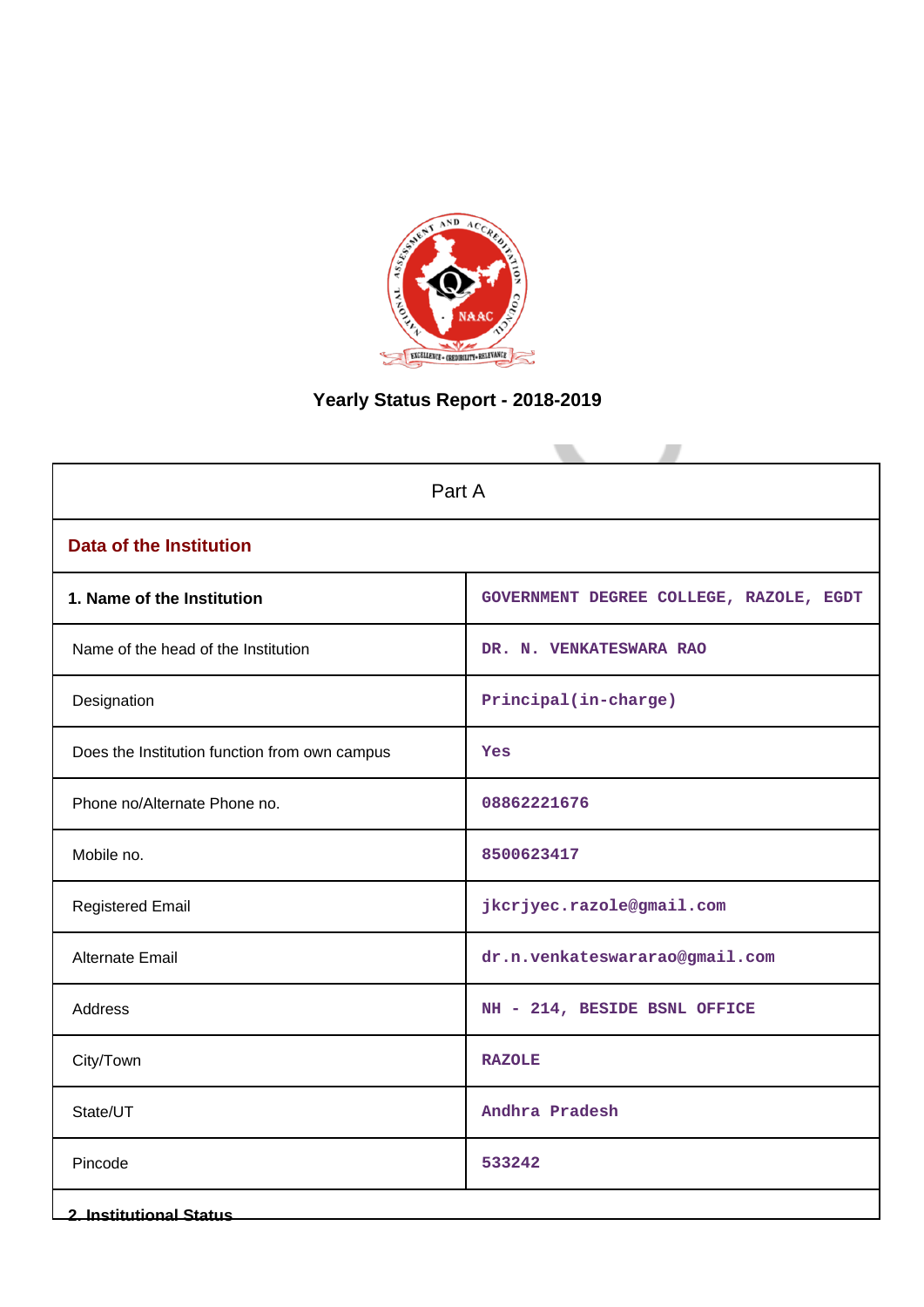| Affiliated / Constituent                                 | Affiliated                           |
|----------------------------------------------------------|--------------------------------------|
| Type of Institution                                      | Co-education                         |
| Location                                                 | Rural                                |
| <b>Financial Status</b>                                  | state                                |
| Name of the IQAC co-ordinator/Director                   | V.S.V. KRISHNA MURTY                 |
| Phone no/Alternate Phone no.                             | 08862221046                          |
| Mobile no.                                               | 9441236120                           |
| <b>Registered Email</b>                                  | iqacgdcrazole7@gmail.com             |
| <b>Alternate Email</b>                                   | krishnamurty.vadrevu@gmail.com       |
| 3. Website Address                                       |                                      |
| Web-link of the AQAR: (Previous Academic Year)           | https://www.gdcrazole.ac.in/igac.php |
| 4. Whether Academic Calendar prepared during<br>the year | Yes                                  |
|                                                          |                                      |

if yes,whether it is uploaded in the institutional website:

# **5. Accrediation Details**

| Cycle | Grade | <b>CGPA</b><br>Validity<br>Year of |              |                          |                          |
|-------|-------|------------------------------------|--------------|--------------------------|--------------------------|
|       |       |                                    | Accrediation | Period From              | Period To                |
|       | в     | 70.70                              | 2007         | $31 - \text{Mar} - 2007$ | $30 - Mar - 2012$        |
|       | в     | 2.50                               | 2014         | $21 - \text{Feb} - 2014$ | $20 - \text{Feb} - 2019$ |

# **6. Date of Establishment of IQAC 01-Jul-2007**

[https://www.gdcrazole.ac.in/college%20c](https://www.gdcrazole.ac.in/college%20calendar%202018-19.pdf)

[alendar%202018-19.pdf](https://www.gdcrazole.ac.in/college%20calendar%202018-19.pdf)

# **7. Internal Quality Assurance System**

| Quality initiatives by IQAC during the year for promoting quality culture                                            |                   |    |  |  |  |
|----------------------------------------------------------------------------------------------------------------------|-------------------|----|--|--|--|
| Number of participants/ beneficiaries<br>Item / Title of the quality initiative by<br>Date & Duration<br><b>IQAC</b> |                   |    |  |  |  |
| Meeting of IQAC about<br>Criterion I                                                                                 | $08 - Aug - 2018$ | 15 |  |  |  |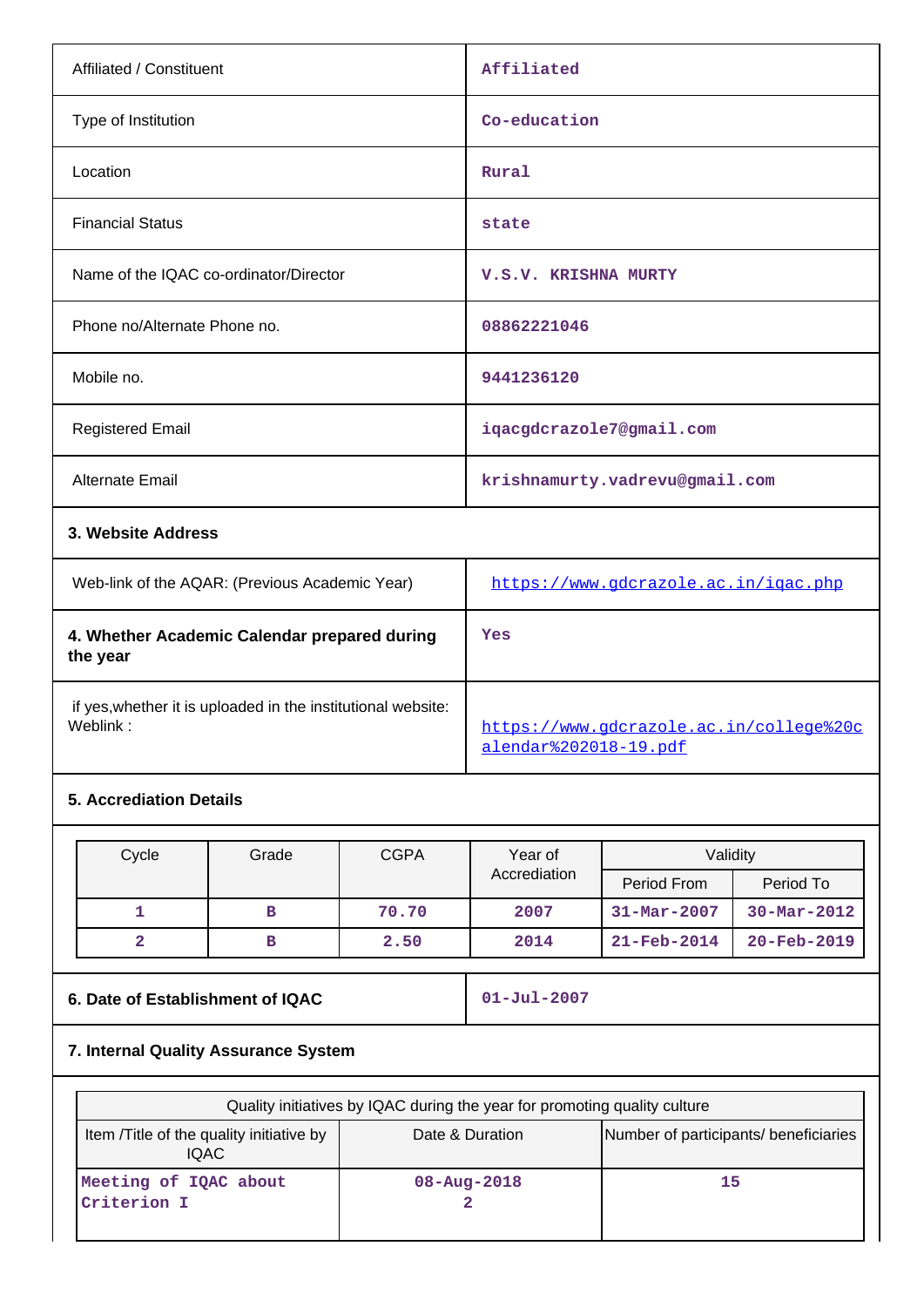| Meeting of IQAC about<br>Criterion II                                 | $07 - Sep - 2018$<br>2        | 16 |  |  |
|-----------------------------------------------------------------------|-------------------------------|----|--|--|
| Meeting of IQAC about<br>Criterion III, IV                            | $07 - Dec - 2018$             | 18 |  |  |
| Meeting of IQAC about<br>Criterion V, Vi, VII                         | $25 - Jan - 2019$<br>2        | 14 |  |  |
| Submission of College<br>data into AISHE portal                       | $05 - \text{Feb} - 2019$<br>2 | 15 |  |  |
| Meetring realted to<br>$13 - \text{Mar} - 2019$<br>report of SSS<br>2 |                               | 17 |  |  |
| View File                                                             |                               |    |  |  |

|                                                                                                                    | 8. Provide the list of funds by Central/ State Government- UGC/CSIR/DST/DBT/ICMR/TEQIP/World<br><b>Bank/CPE of UGC etc.</b> |                                   |           |                       |                                |        |
|--------------------------------------------------------------------------------------------------------------------|-----------------------------------------------------------------------------------------------------------------------------|-----------------------------------|-----------|-----------------------|--------------------------------|--------|
|                                                                                                                    | Institution/Departmen<br>t/Faculty                                                                                          | Scheme                            |           | <b>Funding Agency</b> | Year of award with<br>duration | Amount |
|                                                                                                                    |                                                                                                                             | No Data Entered/Not Applicable!!! |           |                       |                                |        |
|                                                                                                                    |                                                                                                                             |                                   |           | No Files Uploaded !!! |                                |        |
| 9. Whether composition of IQAC as per latest<br><b>NAAC</b> guidelines:                                            |                                                                                                                             |                                   |           | Yes                   |                                |        |
|                                                                                                                    | Upload latest notification of formation of IQAC                                                                             |                                   |           | View File             |                                |        |
| 10. Number of IQAC meetings held during the<br>year :                                                              |                                                                                                                             |                                   | 5         |                       |                                |        |
| The minutes of IQAC meeting and compliances to the<br>decisions have been uploaded on the institutional<br>website |                                                                                                                             |                                   | Yes       |                       |                                |        |
| Upload the minutes of meeting and action taken report                                                              |                                                                                                                             |                                   | View File |                       |                                |        |
| 11. Whether IQAC received funding from any of<br>the funding agency to support its activities<br>during the year?  |                                                                                                                             |                                   | <b>No</b> |                       |                                |        |

# **12. Significant contributions made by IQAC during the current year(maximum five bullets)**

**1.Students Feed back forms have been taken monthly and been analysed 2. Encouraging the staff to impart the latest developments by attending the faculty development programmes 3. All I and II year students covered under "Student Safety Insurance Scheme". 4.Swatchh Bharat Programme (Every 3rd Saturday) successfully has been implementing 5. Monitoring of Vehicle Free Day on 5th of (Every month), Plastic Free Day (Every Day), Activity day (Every 4th Saturday have been implementing successfully.**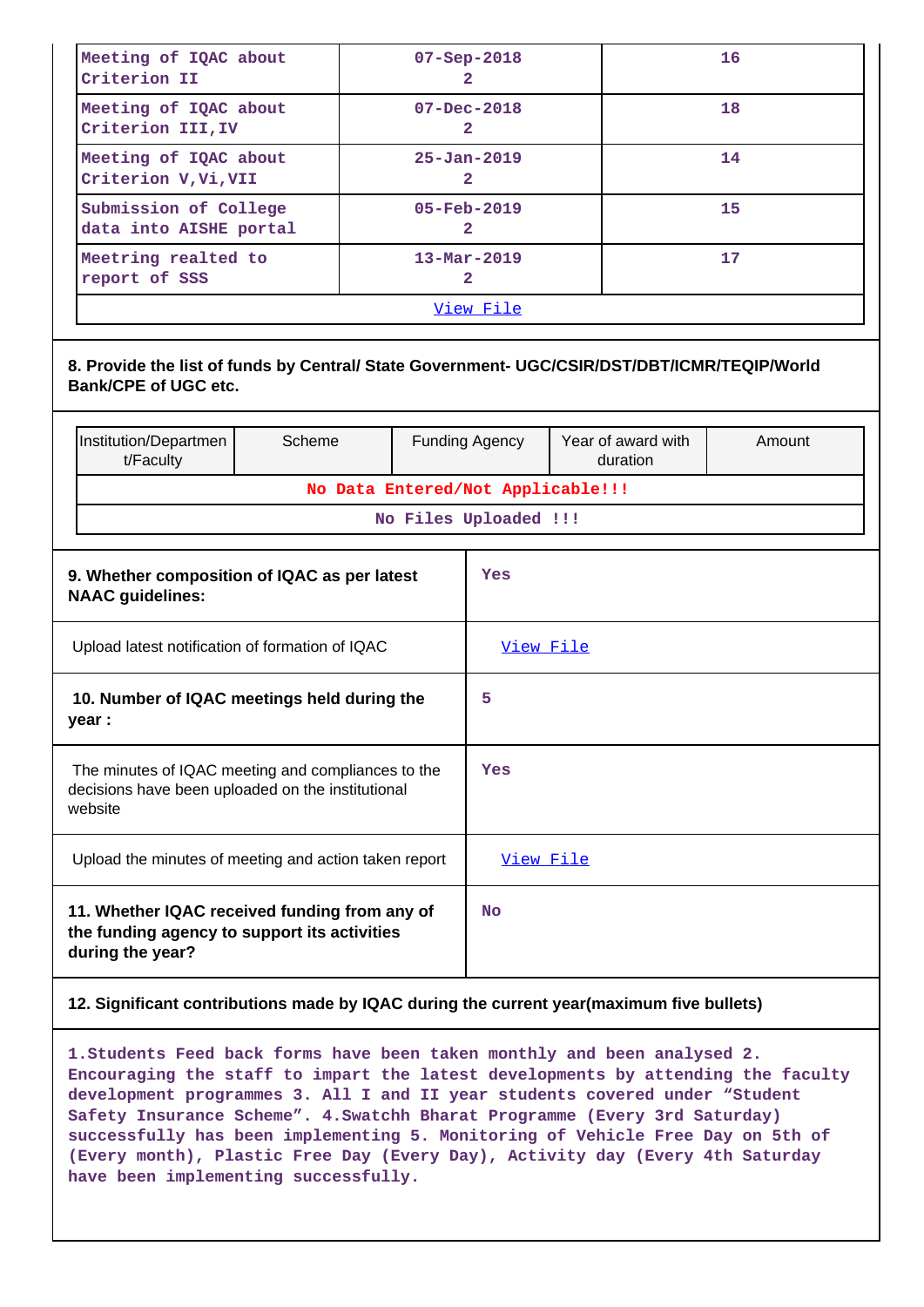# **13. Plan of action chalked out by the IQAC in the beginning of the academic year towards Quality Enhancement and outcome achieved by the end of the academic year**

| Plan of Action                                                                                                                   | Achivements/Outcomes                                                                                                                                          |
|----------------------------------------------------------------------------------------------------------------------------------|---------------------------------------------------------------------------------------------------------------------------------------------------------------|
| To conduct student seminars, quiz,<br>assignments and other curricular and co-student is made<br>curricular activities           | comprehensive development of the                                                                                                                              |
| To encourage the staff to apply for DRC<br>and National Seminars                                                                 | physics department has conducted DRC<br>quiz and most of the faculty members<br>have attended National Seminars.                                              |
| To implement Biometric attendance to<br>staff and students with Iconma<br>equipment                                              | an improvement in the attendance of the<br>students is observed as biometrtic is<br>machine based                                                             |
| To arrange field trips to students                                                                                               | Botany, Zoology, Physics, Chemistry,<br>Commerce, Economics, History department<br>have arranged a field trip to various<br>places                            |
| To provide the insurance to all the I<br>and II year students under "Student<br>Safety Insurance Scheme"                         | activated the admissions of the college                                                                                                                       |
| To encourage the faculty to attend<br>Faculty Development Programmes                                                             | faculty are motivated to attend seminar<br>, workshops and are further directed to<br>present papers at the said programme                                    |
| Arranging a meeting of Class represents<br>with Principal regularly                                                              | improved the rapport between the<br>principal and the students and also<br>used for the betterment of relations<br>ofstudetns with the administration         |
| conduct Blood Grouping Test to the<br>students                                                                                   | Blood group is revealed to each of the<br>participant in the Grouping Test                                                                                    |
| To Utilize the RUSA funds to construct<br>additional class rooms, install solar<br>power and for renovation of science<br>block. | Additional Classrooms have been<br>constructed and Solar system has been<br>installed for some rooms.                                                         |
| To establish Virtual class room to<br>expose the students to resource persons<br>in the specialized areas                        | Three Digital Classrooms and one<br>virtual classroom was established                                                                                         |
| To encourage the staff and students to<br>make use of the UGC sponsored SWAYAM<br>MOOCs online courses                           | Two faculty members have undergone<br>MOOCs onine courses aMr. SAdhik Ahmad.<br>lecturer in chemistry was trained in<br>NIT warangal in the month of NOvember |
| To conduct Bridges classes to first<br>year students joining B.Com, B.A Classes<br>with science background in +2.                | introductory course to three year<br>course has been taught and this helped<br>a lot for the students to understand<br>the ensuing course.                    |
| To continue remedial coaching to<br>academically backward students                                                               | the percentage of slow learners has<br>been decreased<br><u>View File</u>                                                                                     |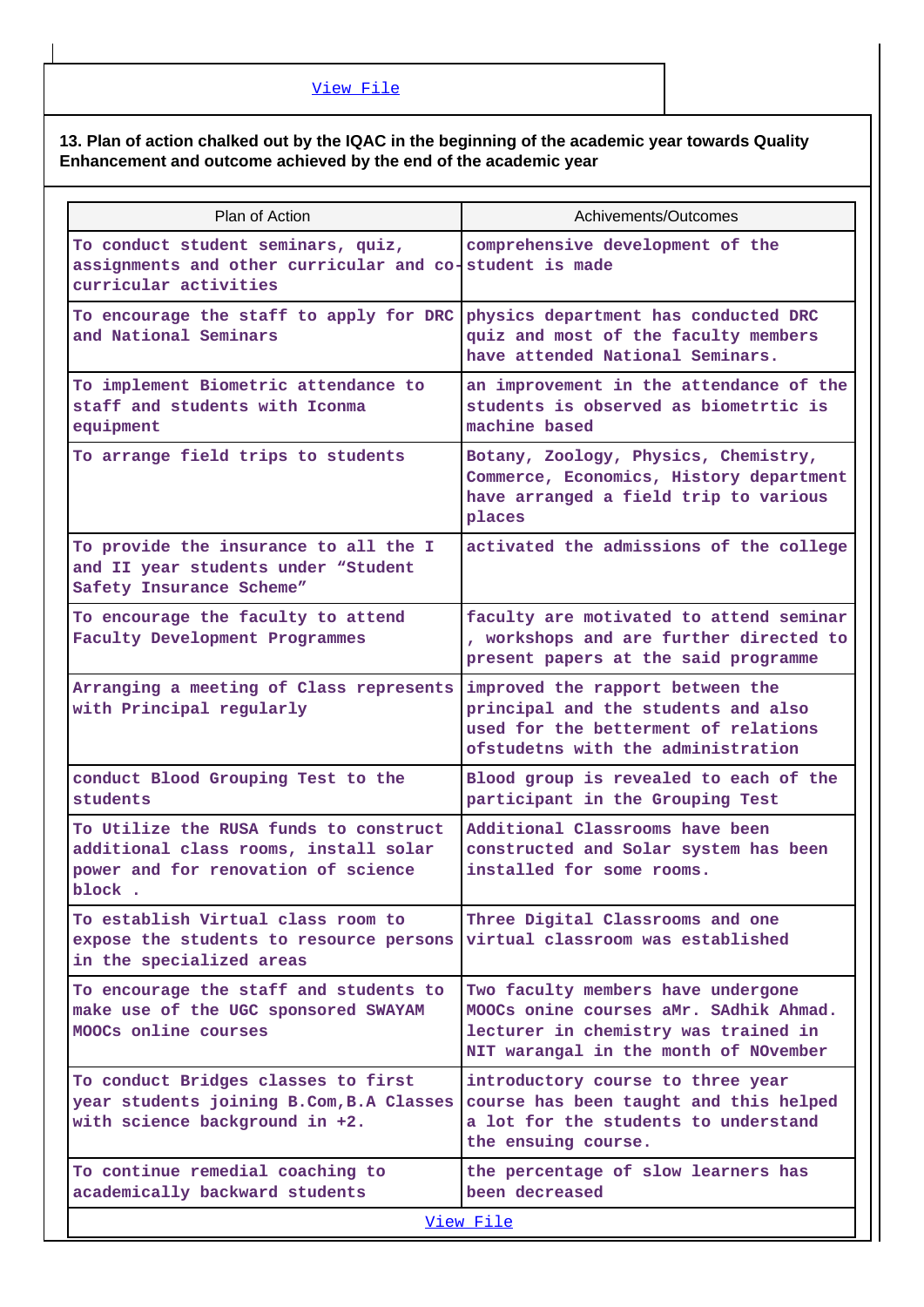| 14. Whether AQAR was placed before statutory<br>body ?                                                               | <b>No</b> |
|----------------------------------------------------------------------------------------------------------------------|-----------|
| 15. Whether NAAC/or any other accredited<br>body(s) visited IQAC or interacted with it to<br>assess the functioning? | <b>No</b> |
| 16. Whether institutional data submitted to<br>AISHE:                                                                | <b>No</b> |
| 17. Does the Institution have Management<br><b>Information System?</b>                                               | <b>No</b> |

**Part B** 

# **CRITERION I – CURRICULAR ASPECTS**

### **1.1 – Curriculum Planning and Implementation**

 1.1.1 – Institution has the mechanism for well planned curriculum delivery and documentation. Explain in 500 words

 **Government Degree College, Razole, was established in 1968 and is affiliated Adikavi Nannaya University , Rajamahendravaram at present.. We offer UG courses namely B.SC. (MPC) TM, B.SC. (MPC) -EM,B.SC. (COMPUTERS) B.SC.(CBZ)-TM, B.SC (CBZ) EM, B.A.(HEP), B.COM (GENERAL), B.COM (VOCATIONAL). We adherely follow the curriculum given the University under CBCS pattern. Our college has the following mechanism for effective implementation of currculum as adopted from our affiliated university ( i.e. Adikavi Nannaya University, Rajamahendravaram, Andhra Pradesh). 1. In the beginning of Each Semester, the Principal of the college conduct a meeting with all the Heads of the Departments and discuss the syllabus and its effective implementation by taking the opinions of the concerned Heads. ( These Heads already had a internal meeting with other department colleagues and came to a conclusion before attending to this principal's meeting. 2. College Administration provide a well constructed Time Table for students and number of classes taken by each lecturer will also be finalised in advance. 3. All the faculty members prepare curriculum plans relating to their papers well in advance and they strictly adhere to it to the maximum extent. If there is any violation , it will be compensated by taking extra classes to reach the target or thorugh any other measures. 4. Inflibnet is available to all the lecturers and to all the students. 5.various teaching methods have been adopted by our faculty depending on the need of the subject . These methods includes, Lecturer Demonstration Method, ICT based learning , Seminars by students related to their curriculum, Field works and educational excursions etc. 6. Regular class test, Mid-term examinations, Mid semester examinations, regular assessment in practical classes, viva-voce, are done to keep track on the improvement of the students. Remedial and tutorial classes are also conducted based on requirement 7.Departments maintain the detailed record of the classes, assessments, project reports etc. The Administration keeps a keen eye on the results and the methods adopted to reach the target percentage and the measures that are to be taken to improve the standards of the students. 8.We have a good college library along with the department libraries maintaned indivuallly at the respective departments . Students are encouraged to read as many books from the library and are further advised to get their doubts clarified by the subject experts available in the college.**

1.1.2 – Certificate/ Diploma Courses introduced during the academic year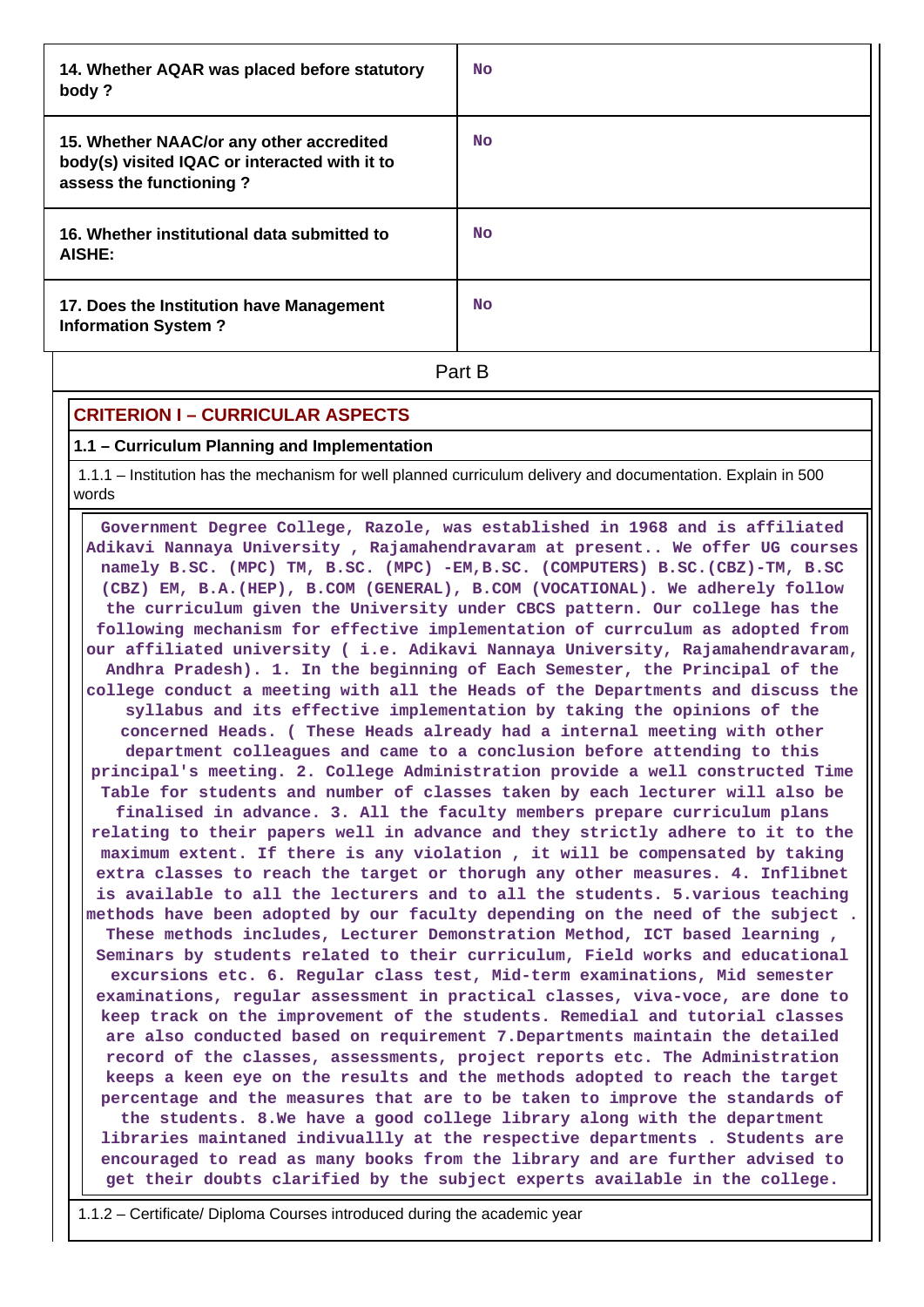| Certificate<br><b>Diploma Courses</b>                                                                                                                                    | Dates of<br>Duration<br>Introduction                              |           | Focus on employ<br>ability/entreprene<br>urship                 | <b>Skill</b><br>Development |  |
|--------------------------------------------------------------------------------------------------------------------------------------------------------------------------|-------------------------------------------------------------------|-----------|-----------------------------------------------------------------|-----------------------------|--|
|                                                                                                                                                                          | No Data Entered/Not Applicable !!!                                |           |                                                                 |                             |  |
| 1.2 - Academic Flexibility                                                                                                                                               |                                                                   |           |                                                                 |                             |  |
| 1.2.1 - New programmes/courses introduced during the academic year                                                                                                       |                                                                   |           |                                                                 |                             |  |
| Programme/Course                                                                                                                                                         | Programme Specialization                                          |           |                                                                 |                             |  |
| No Data Entered/Not Applicable !!!                                                                                                                                       |                                                                   |           |                                                                 |                             |  |
|                                                                                                                                                                          |                                                                   | View File |                                                                 |                             |  |
| 1.2.2 - Programmes in which Choice Based Credit System (CBCS)/Elective course system implemented at the<br>affiliated Colleges (if applicable) during the academic year. |                                                                   |           |                                                                 |                             |  |
| Name of programmes adopting<br><b>CBCS</b>                                                                                                                               | Programme Specialization                                          |           | Date of implementation of<br><b>CBCS/Elective Course System</b> |                             |  |
| <b>BSC</b>                                                                                                                                                               | $MPC(TM)$ , $MPC(EM)$ , $MPCS$ ,<br>$CBZ(TM)$ , $CBZ(EM)$         |           | 12/11/2018                                                      |                             |  |
| <b>BCom</b>                                                                                                                                                              | GENERAL, VOCATIONAL                                               |           | 10/06/2018                                                      |                             |  |
| BA                                                                                                                                                                       | H.E.P.                                                            |           | 12/11/2018                                                      |                             |  |
| 1.2.3 - Students enrolled in Certificate/ Diploma Courses introduced during the year                                                                                     |                                                                   |           |                                                                 |                             |  |
|                                                                                                                                                                          | Certificate                                                       |           | Diploma Course                                                  |                             |  |
| <b>Number of Students</b><br>0<br>0                                                                                                                                      |                                                                   |           |                                                                 |                             |  |
| 1.3 - Curriculum Enrichment                                                                                                                                              |                                                                   |           |                                                                 |                             |  |
| 1.3.1 – Value-added courses imparting transferable and life skills offered during the year                                                                               |                                                                   |           |                                                                 |                             |  |
| <b>Value Added Courses</b>                                                                                                                                               | Date of Introduction                                              |           | <b>Number of Students Enrolled</b>                              |                             |  |
|                                                                                                                                                                          | No Data Entered/Not Applicable !!!                                |           |                                                                 |                             |  |
|                                                                                                                                                                          |                                                                   | View File |                                                                 |                             |  |
| 1.3.2 - Field Projects / Internships under taken during the year                                                                                                         |                                                                   |           |                                                                 |                             |  |
| Project/Programme Title                                                                                                                                                  | Programme Specialization                                          |           | No. of students enrolled for Field<br>Projects / Internships    |                             |  |
| <b>BSC</b>                                                                                                                                                               | <b>PHYSICS</b>                                                    |           | 30                                                              |                             |  |
| <b>BSC</b>                                                                                                                                                               | <b>ZOOLOGY</b>                                                    |           | 24                                                              |                             |  |
| <b>BSC</b>                                                                                                                                                               | <b>ZOOLOGY</b>                                                    |           | 26                                                              |                             |  |
| <b>BSC</b>                                                                                                                                                               | BOTONY, CHEMISTRY,<br><b>COMPUTER SCIENCE</b>                     |           | 46                                                              |                             |  |
| <b>BA</b>                                                                                                                                                                | 63<br>ECONOMICS, HISTORY,<br>POLITICS, COMMERCE,<br><b>TELUGU</b> |           |                                                                 |                             |  |
|                                                                                                                                                                          |                                                                   | View File |                                                                 |                             |  |
| 1.4 - Feedback System                                                                                                                                                    |                                                                   |           |                                                                 |                             |  |
| 1.4.1 - Whether structured feedback received from all the stakeholders.                                                                                                  |                                                                   |           |                                                                 |                             |  |
| <b>Students</b>                                                                                                                                                          |                                                                   |           | Yes                                                             |                             |  |
| <b>Teachers</b>                                                                                                                                                          |                                                                   | Yes       |                                                                 |                             |  |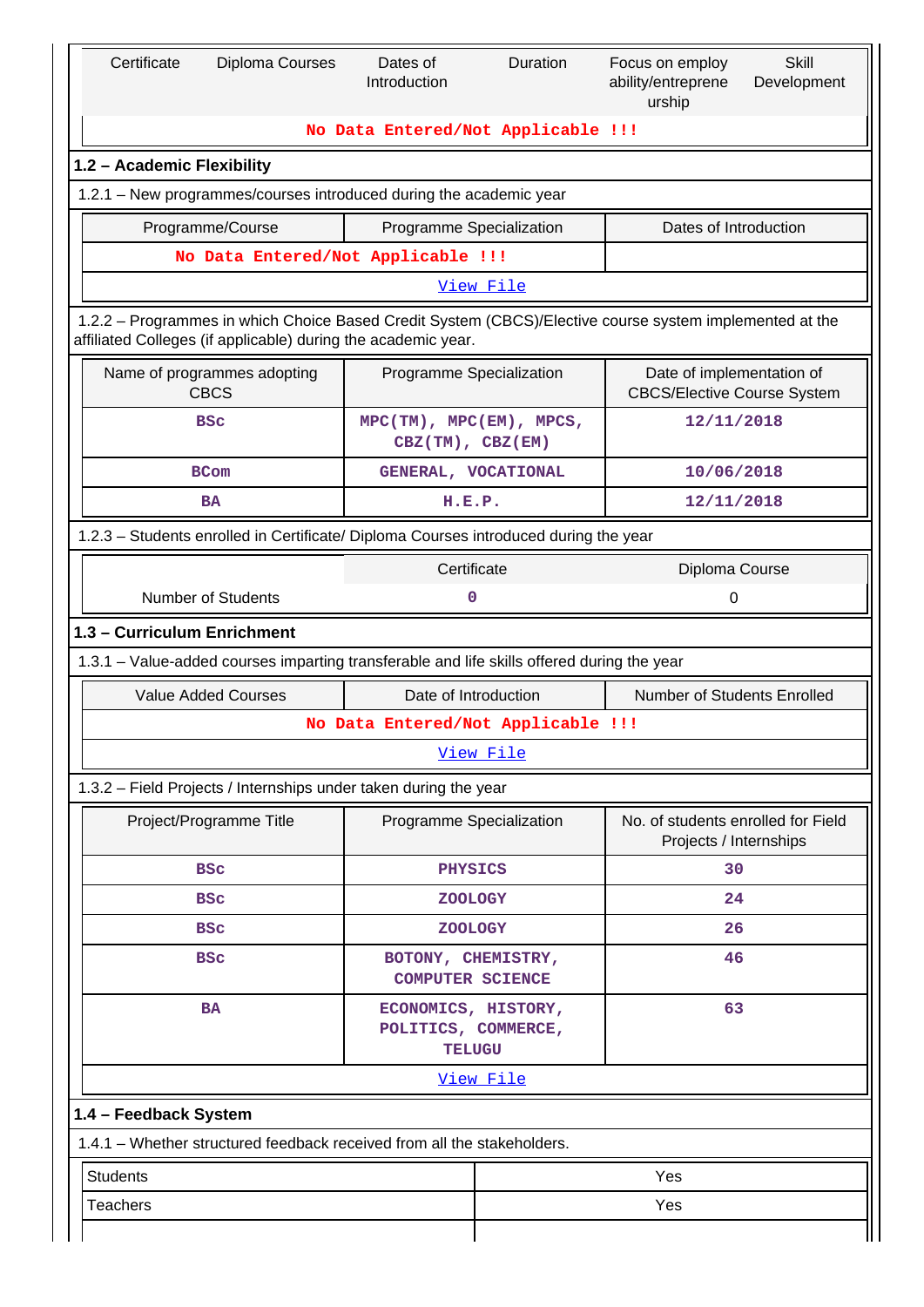| <b>Employers</b> | No  |
|------------------|-----|
| Alumni           | Yes |
| Parents          | Yes |

 1.4.2 – How the feedback obtained is being analyzed and utilized for overall development of the institution? (maximum 500 words)

Feedback Obtained

**Feedback is taken from all the students at the end of each year in the prescribed proforma which contains many points relating to the teaching aspect of the faculty member. .As we know, the development of any institution depends upon well functioning of feedback system. It requires a thorough preparation to implement feedback system. Feedback is collected at departmental and institutional level in which the views on the curriculum,teaching schedules, teaching tools, and student assessment outcomes are discussed for taking improvement measures. STUDENT: The points are calculated according to the grades given by the students in various criteria. The grades are given as A, B, C, D, E (where A5, B4, C3, D2, E1). The Average and percentage of various criteria are calculated. The strength and weaknesses mentioned by the students are summarized. FACULTY: Feedback is also collected from the parents during Parent Teacher Meetings (PTMs) that are organised by each and every department of the college. Suggestions and comments given by the guardians are also taken into account for future development. ALUMNI: Our institution enjoys a strong and healthy association with the Alumni. A formal exit feedback is conducted by the Alumni association regularly at the end of each academic year . The consolidated feedback report is forwarded to the Principal for taking cue of the positive performances and scope for improvement. PARENTS: As an important stake holder of this system, the parent feedback is also obtained and analyzed. Some of the parameters accommodated in the parents feedback, include quality of teaching, students? discipline, sports facilities, lab facilities, examination system, student activities such as transport, library, internet facilities, WiFi etc. The parents of the students whose performance in the continuous assessment test is poor are counselled individually .**

# **CRITERION II – TEACHING- LEARNING AND EVALUATION**

### **2.1 – Student Enrolment and Profile**

| $2.1.1 -$ Demand Ratio during the year |                |        |
|----------------------------------------|----------------|--------|
| Name of the                            | Programme      | Number |
| <b>Drogrammo</b>                       | Conciplization | ovoil  |

| Name of the<br>Programme | Programme<br>Specialization                                   |  | Number of seats<br>available |  | Number of<br>Application received |  |           | <b>Students Enrolled</b> |   |  |  |  |   |  |                |
|--------------------------|---------------------------------------------------------------|--|------------------------------|--|-----------------------------------|--|-----------|--------------------------|---|--|--|--|---|--|----------------|
| <b>BSC</b>               | MPC(TM)                                                       |  | 30                           |  |                                   |  |           |                          |   |  |  |  | 5 |  | $\overline{2}$ |
| <b>BSC</b>               | MPC(EM)                                                       |  | 30                           |  | 25                                |  | 22        |                          |   |  |  |  |   |  |                |
| <b>BSC</b>               | <b>MPCS</b>                                                   |  | 40                           |  | 15                                |  | 11        |                          |   |  |  |  |   |  |                |
| <b>BSC</b>               | CBZ (TM)                                                      |  | 30                           |  | 20                                |  | 17        |                          |   |  |  |  |   |  |                |
| <b>BSC</b>               | CBZ(EM)                                                       |  | 30                           |  |                                   |  | 10        |                          | 7 |  |  |  |   |  |                |
| <b>BCom</b>              | <b>GENRAL</b>                                                 |  | 60                           |  | 30                                |  | 25        |                          |   |  |  |  |   |  |                |
| <b>BCom</b>              | <b>VOCATIONAL</b>                                             |  | 50                           |  | 16                                |  | 14        |                          |   |  |  |  |   |  |                |
| <b>BA</b>                | H.E.P.                                                        |  | 60                           |  | 25                                |  | 21        |                          |   |  |  |  |   |  |                |
|                          | View File                                                     |  |                              |  |                                   |  |           |                          |   |  |  |  |   |  |                |
|                          | 2.2 - Catering to Student Diversity                           |  |                              |  |                                   |  |           |                          |   |  |  |  |   |  |                |
|                          | 2.2.1 - Student - Full time teacher ratio (current year data) |  |                              |  |                                   |  |           |                          |   |  |  |  |   |  |                |
| Year                     | Number of                                                     |  | Number of                    |  | Number of<br>Number of            |  | Number of |                          |   |  |  |  |   |  |                |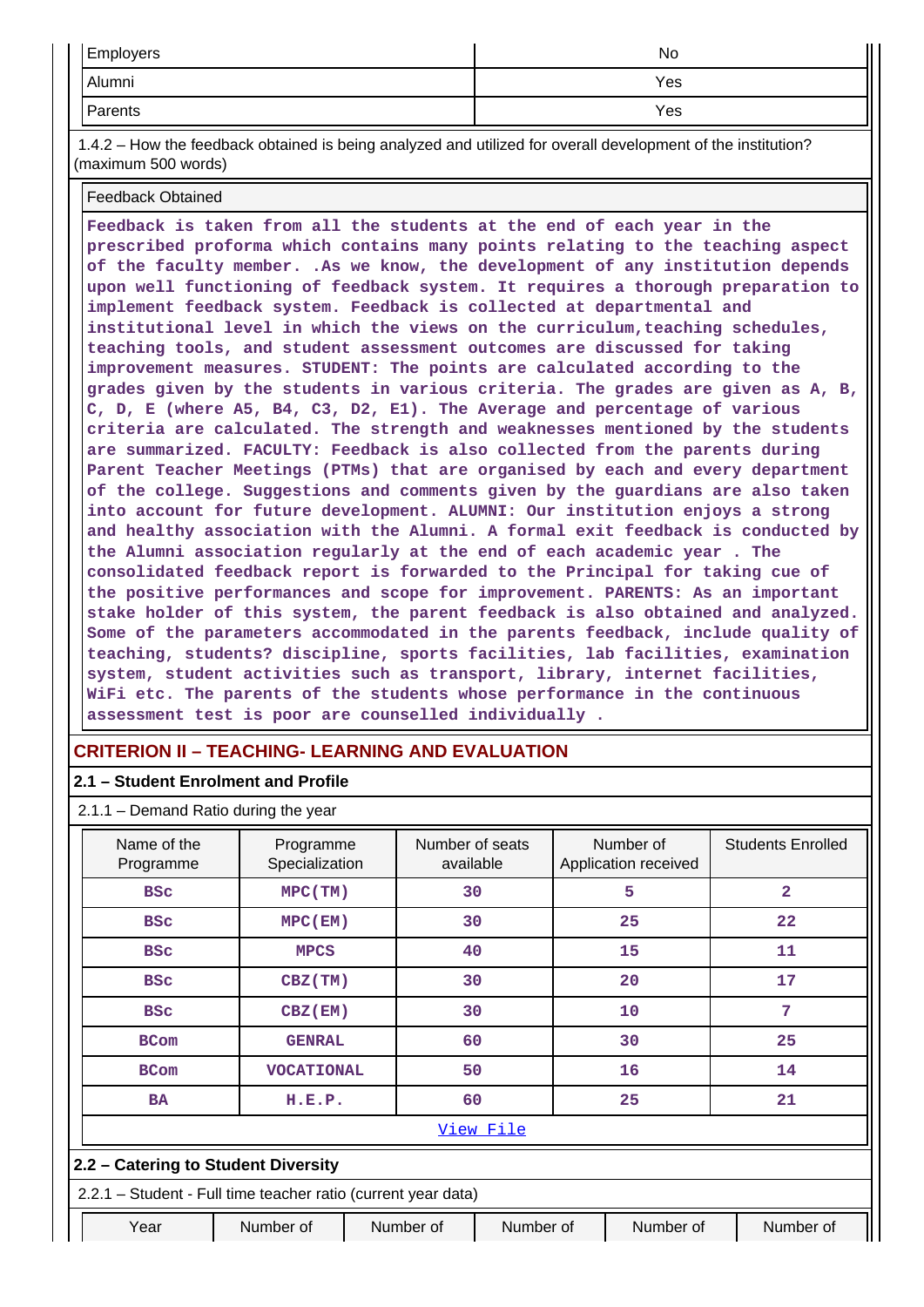|      | in the institution<br>(UG) | students enrolled Students enrolled   fulltime teachers<br>in the institution<br>(PG) | available in the<br>institution<br>teaching only UG teaching only PG<br>courses | fulltime teachers<br>available in the<br>institution<br>courses | teachers<br>teaching both UG<br>and PG courses |
|------|----------------------------|---------------------------------------------------------------------------------------|---------------------------------------------------------------------------------|-----------------------------------------------------------------|------------------------------------------------|
| 2018 | 326                        |                                                                                       | 24                                                                              |                                                                 | 24                                             |

# **2.3 – Teaching - Learning Process**

 2.3.1 – Percentage of teachers using ICT for effective teaching with Learning Management Systems (LMS), Elearning resources etc. (current year data)

| Number of<br>Teachers on Roll | Number of<br>teachers using<br>ICT (LMS, e-<br>Resources) | <b>ICT Tools and</b><br>resources<br>available | Number of ICT<br>enabled<br>Classrooms | Numberof smart<br>classrooms | E-resources and<br>techniques used |  |  |  |  |
|-------------------------------|-----------------------------------------------------------|------------------------------------------------|----------------------------------------|------------------------------|------------------------------------|--|--|--|--|
|                               |                                                           |                                                | No Data Entered/Not Applicable !!!     |                              |                                    |  |  |  |  |
|                               | No file uploaded.                                         |                                                |                                        |                              |                                    |  |  |  |  |
| No file uploaded.             |                                                           |                                                |                                        |                              |                                    |  |  |  |  |

# 2.3.2 – Students mentoring system available in the institution? Give details. (maximum 500 words)

 In order to resolve day to day academic problems of the students , Mentors are appointed for a batch of 20 students and they will counsel the respective students once in a week to solve the problems come across during their course of study. This is a continuous process till the end of the academic career of the student . Duriing the lat semester of study, students are adivsed for higher education along with proper career guidance . Reasonable number of stduents have3 secured admissions for theiir juniors for their propsective admissions. The mentors meet the students associated with them once in a everuy week .A separatwe mentoring and counselling hour is maintained for each class as a part of their time table and respective faculty meets the students into the said hour. The parents/ guardians of poor attendance/ performance students are informed to meet the mentors and corrective and preventive measures are implemented for further improvement .Each mentor maintains the entire student information, which is examined by the Head of the Department and others concerned whenever necessary. Periodic meetings are conducted by Principal with Head of the Departments to review the punctuality and regularity of the students. The mentor Meetings are conducted every week. Senior students will interact with junior students sharing the experiences in cocurricular and exposure due to project and seminar4s are shared among them,. The fresh ideas will float in during the meeting. The class interaction committee meetings are being conducted twice in a semester for every class to know and to solve their problems.

|                                                                                                                                                                                                | Number of students enrolled in the<br>institution |                                                                                                    |                                    | Number of fulltime teachers |                                             |      | Mentor: Mentee Ratio                                                        |                             |  |  |
|------------------------------------------------------------------------------------------------------------------------------------------------------------------------------------------------|---------------------------------------------------|----------------------------------------------------------------------------------------------------|------------------------------------|-----------------------------|---------------------------------------------|------|-----------------------------------------------------------------------------|-----------------------------|--|--|
| 326                                                                                                                                                                                            |                                                   |                                                                                                    |                                    | 24                          |                                             | 1:14 |                                                                             |                             |  |  |
| 2.4 – Teacher Profile and Quality                                                                                                                                                              |                                                   |                                                                                                    |                                    |                             |                                             |      |                                                                             |                             |  |  |
| 2.4.1 – Number of full time teachers appointed during the year                                                                                                                                 |                                                   |                                                                                                    |                                    |                             |                                             |      |                                                                             |                             |  |  |
| No. of sanctioned<br>No. of filled positions<br>positions                                                                                                                                      |                                                   |                                                                                                    | Vacant positions                   |                             | Positions filled during<br>the current year |      |                                                                             | No. of faculty with<br>Ph.D |  |  |
| 26                                                                                                                                                                                             | 11                                                |                                                                                                    | 15                                 |                             |                                             | 3    |                                                                             |                             |  |  |
| 2.4.2 – Honours and recognition received by teachers (received awards, recognition, fellowships at State, National,<br>International level from Government, recognised bodies during the year) |                                                   |                                                                                                    |                                    |                             |                                             |      |                                                                             |                             |  |  |
| Year of Award                                                                                                                                                                                  | international level                               | Name of full time teachers<br>Designation<br>receiving awards from<br>state level, national level, |                                    |                             | bodies                                      |      | Name of the award,<br>fellowship, received from<br>Government or recognized |                             |  |  |
|                                                                                                                                                                                                |                                                   |                                                                                                    | No Data Entered/Not Applicable !!! |                             |                                             |      |                                                                             |                             |  |  |
|                                                                                                                                                                                                |                                                   |                                                                                                    |                                    | <u>View File</u>            |                                             |      |                                                                             |                             |  |  |
|                                                                                                                                                                                                |                                                   |                                                                                                    |                                    |                             |                                             |      |                                                                             |                             |  |  |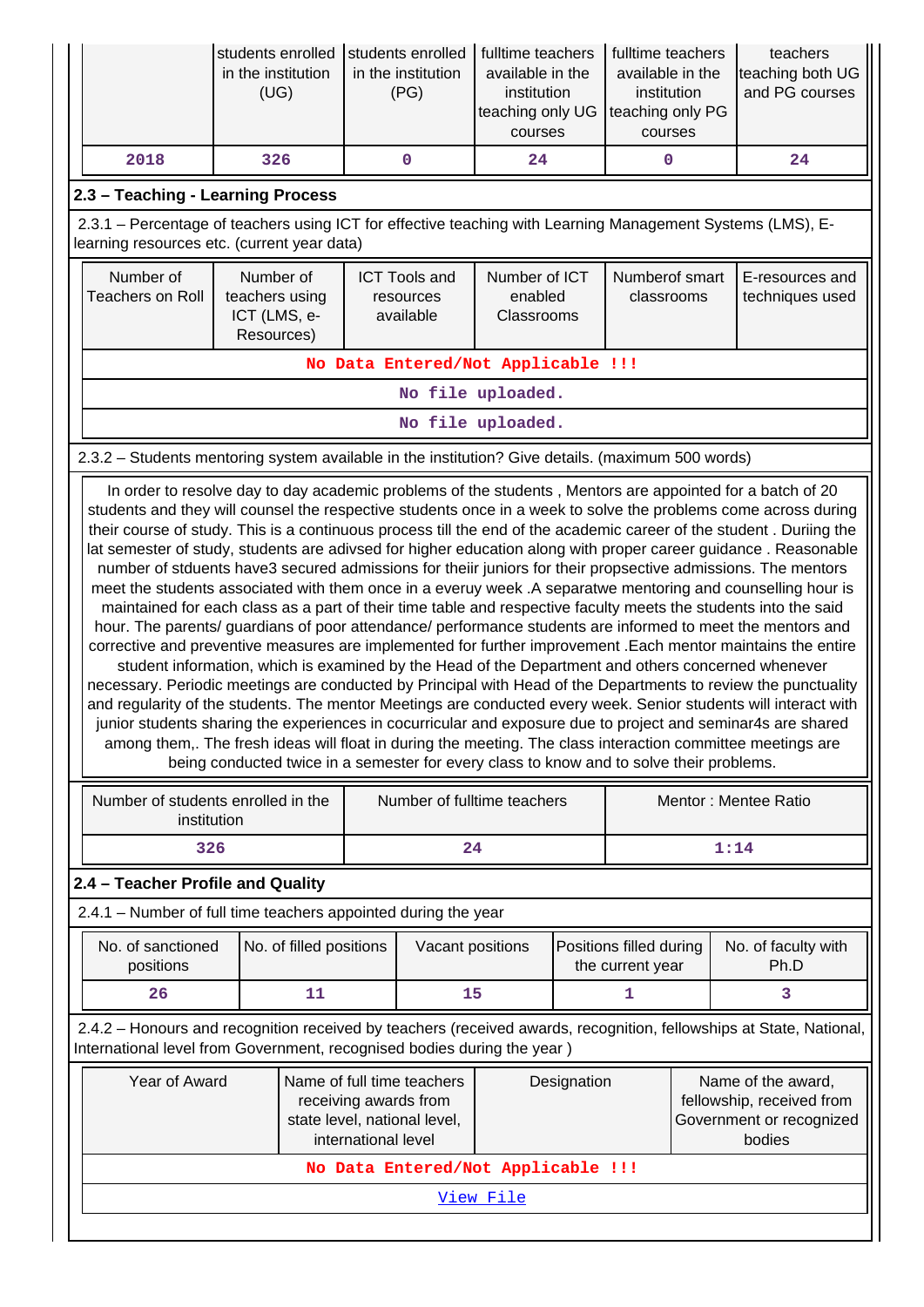# **2.5 – Evaluation Process and Reforms**

 2.5.1 – Number of days from the date of semester-end/ year- end examination till the declaration of results during the year

| Programme Name | Programme Code | Semester/year | Last date of the last<br>semester-end/year-<br>end examination | Date of declaration of<br>results of semester-<br>end/ year- end<br>examination |
|----------------|----------------|---------------|----------------------------------------------------------------|---------------------------------------------------------------------------------|
| <b>BSC</b>     | 71             | VI            | 02/04/2019                                                     | 16/05/2019                                                                      |
| <b>BA</b>      | 62             | <b>VI</b>     | 08/04/2019                                                     | 16/05/2019                                                                      |
| <b>BCom</b>    | 81             | VI            | 04/04/2019                                                     | 16/05/2019                                                                      |
| <b>BSC</b>     | 71             | I             | 08/04/2019                                                     | 18/06/2019                                                                      |
| <b>BA</b>      | 62             | T.            | 08/04/2019                                                     | 18/06/2019                                                                      |
| <b>BCom</b>    | 81             | T.            | 08/04/2019                                                     | 18/06/2019                                                                      |
| <b>BSC</b>     | 71             | IV            | 06/05/2019                                                     | 04/07/2019                                                                      |
| <b>BA</b>      | 62             | IV            | 06/05/2019                                                     | 04/07/2019                                                                      |
| <b>BCom</b>    | 81             | IV            | 08/05/2019                                                     | 04/07/2019                                                                      |
|                |                | View File     |                                                                |                                                                                 |

2.5.2 – Reforms initiated on Continuous Internal Evaluation(CIE) system at the institutional level (250 words)

 **The institute has taken efforts to improve the performance of the students by framing significant reforms in continuous internal evaluaion at the institute level. The reforms are as follows. 1.Remedial measures are taken by conducting tutorial classes to clarify doubts and reexplaining the critical topics. 2. Topic wise question banks are provided for all the subjects. 3. Unit Tests are conducted prior to sessional examinations. 4.Students are encouraged to solve previous years university examinations questions papers. 5. The institute regularly conducts Group discussions, seminars and guest lectures. 6.Poor performance due to frequent absentism is dealt by sending registered letters to the parents of such such students. 7.Prefinal examinations are conducted prior to the university examinations 8.Monitoring the improvement in learning of slow learner and encouraging the advanced learners by reviewing their performance in examinations. These reforms have resulted in substantial improvement in students performance through comprehension of diffIcult topics, improved time management, enhanced writing skills. This has significantly enhanced the pass percentage and academic excellence of students.**

 2.5.3 – Academic calendar prepared and adhered for conduct of Examination and other related matters (250 words)

 **This colllege is affiliated to Adikavi Nannaya University, Rajamahendravaram. Hence, the academic calender is prepared and issued by the university to the respective colleges for each academic year. Moreover, all the academic matters which are followed by the college are issued by the university from time to time.**

### **2.6 – Student Performance and Learning Outcomes**

 2.6.1 – Program outcomes, program specific outcomes and course outcomes for all programs offered by the institution are stated and displayed in website of the institution (to provide the weblink)

#### <http://www.gdcrazole.ac.in/#>

2.6.2 – Pass percentage of students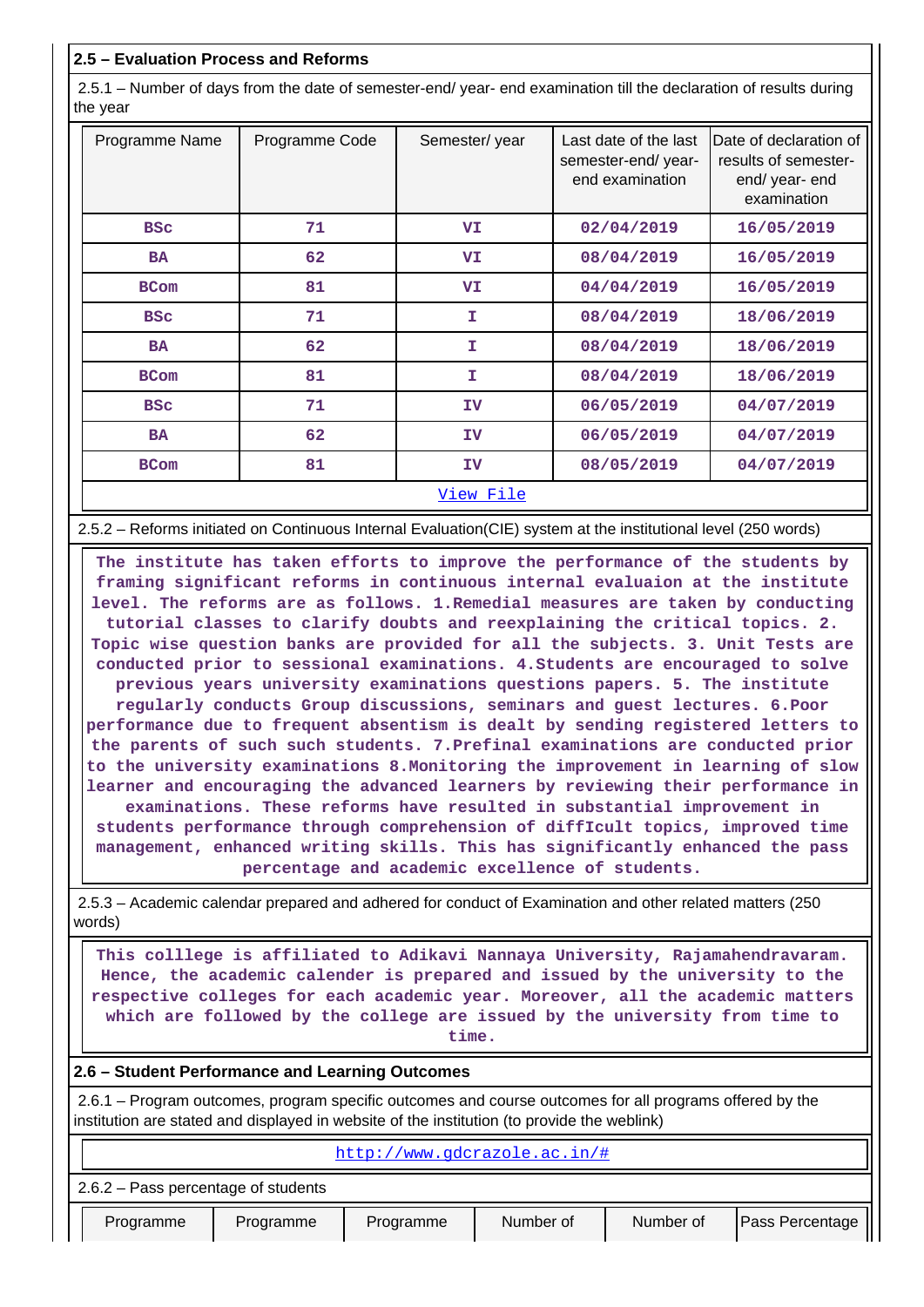| Code                                                                                                                                                                      | Name            |                               | Specialization    | students<br>appeared in the<br>final year<br>examination |                                                                 | students passed<br>in final year<br>examination |              |  |  |  |  |
|---------------------------------------------------------------------------------------------------------------------------------------------------------------------------|-----------------|-------------------------------|-------------------|----------------------------------------------------------|-----------------------------------------------------------------|-------------------------------------------------|--------------|--|--|--|--|
| 62                                                                                                                                                                        | <b>BA</b>       |                               | HEP               | 21                                                       |                                                                 | 14                                              | 66.77        |  |  |  |  |
| 71                                                                                                                                                                        | <b>BSC</b>      |                               | <b>MPC</b>        | 23                                                       |                                                                 | 19                                              | 82.67        |  |  |  |  |
| 71                                                                                                                                                                        | <b>BSC</b>      |                               | <b>MPCS</b>       | 8                                                        |                                                                 | 4                                               | 50           |  |  |  |  |
| 71                                                                                                                                                                        | <b>BSC</b>      |                               | CBZ               | 24                                                       |                                                                 | 21                                              | 87.5         |  |  |  |  |
| 81                                                                                                                                                                        | <b>BCom</b>     |                               | <b>GENERAL</b>    | 10                                                       |                                                                 | 5                                               | 50           |  |  |  |  |
| 81                                                                                                                                                                        | <b>BCom</b>     |                               | <b>VOC</b>        | 25                                                       |                                                                 | 18                                              | 72           |  |  |  |  |
|                                                                                                                                                                           |                 |                               |                   | View File                                                |                                                                 |                                                 |              |  |  |  |  |
| 2.7 - Student Satisfaction Survey                                                                                                                                         |                 |                               |                   |                                                          |                                                                 |                                                 |              |  |  |  |  |
| 2.7.1 - Student Satisfaction Survey (SSS) on overall institutional performance (Institution may design the<br>questionnaire) (results and details be provided as weblink) |                 |                               |                   |                                                          |                                                                 |                                                 |              |  |  |  |  |
| http://www.gdcrazole.ac.in/pdf/SSS analaysis.pdf                                                                                                                          |                 |                               |                   |                                                          |                                                                 |                                                 |              |  |  |  |  |
| <b>CRITERION III - RESEARCH, INNOVATIONS AND EXTENSION</b>                                                                                                                |                 |                               |                   |                                                          |                                                                 |                                                 |              |  |  |  |  |
| 3.1 - Resource Mobilization for Research                                                                                                                                  |                 |                               |                   |                                                          |                                                                 |                                                 |              |  |  |  |  |
| 3.1.1 - Research funds sanctioned and received from various agencies, industry and other organisations                                                                    |                 |                               |                   |                                                          |                                                                 |                                                 |              |  |  |  |  |
| Nature of the Project                                                                                                                                                     | Duration        | Name of the funding<br>agency |                   |                                                          | Total grant<br>Amount received<br>sanctioned<br>during the year |                                                 |              |  |  |  |  |
|                                                                                                                                                                           |                 |                               |                   | No Data Entered/Not Applicable !!!                       |                                                                 |                                                 |              |  |  |  |  |
|                                                                                                                                                                           |                 |                               |                   | View File                                                |                                                                 |                                                 |              |  |  |  |  |
| 3.2 - Innovation Ecosystem                                                                                                                                                |                 |                               |                   |                                                          |                                                                 |                                                 |              |  |  |  |  |
| 3.2.1 - Workshops/Seminars Conducted on Intellectual Property Rights (IPR) and Industry-Academia Innovative<br>practices during the year                                  |                 |                               |                   |                                                          |                                                                 |                                                 |              |  |  |  |  |
| Title of workshop/seminar                                                                                                                                                 |                 |                               | Name of the Dept. |                                                          |                                                                 |                                                 | Date         |  |  |  |  |
|                                                                                                                                                                           |                 |                               |                   | No Data Entered/Not Applicable !!!                       |                                                                 |                                                 |              |  |  |  |  |
| 3.2.2 - Awards for Innovation won by Institution/Teachers/Research scholars/Students during the year                                                                      |                 |                               |                   |                                                          |                                                                 |                                                 |              |  |  |  |  |
| Title of the innovation                                                                                                                                                   | Name of Awardee |                               | Awarding Agency   |                                                          |                                                                 | Date of award                                   | Category     |  |  |  |  |
|                                                                                                                                                                           |                 |                               |                   | No Data Entered/Not Applicable !!!                       |                                                                 |                                                 |              |  |  |  |  |
|                                                                                                                                                                           |                 |                               |                   | View File                                                |                                                                 |                                                 |              |  |  |  |  |
| 3.2.3 – No. of Incubation centre created, start-ups incubated on campus during the year                                                                                   |                 |                               |                   |                                                          |                                                                 |                                                 |              |  |  |  |  |
| Incubation                                                                                                                                                                | Name            |                               | Sponsered By      | Name of the                                              |                                                                 | Nature of Start-                                | Date of      |  |  |  |  |
| Center                                                                                                                                                                    |                 |                               |                   | Start-up                                                 |                                                                 | up                                              | Commencement |  |  |  |  |
|                                                                                                                                                                           |                 |                               |                   | No Data Entered/Not Applicable !!!                       |                                                                 |                                                 |              |  |  |  |  |
|                                                                                                                                                                           |                 |                               |                   | View File                                                |                                                                 |                                                 |              |  |  |  |  |
| 3.3 - Research Publications and Awards                                                                                                                                    |                 |                               |                   |                                                          |                                                                 |                                                 |              |  |  |  |  |
| 3.3.1 - Incentive to the teachers who receive recognition/awards                                                                                                          |                 |                               |                   |                                                          |                                                                 |                                                 |              |  |  |  |  |
| <b>State</b><br>International<br>National                                                                                                                                 |                 |                               |                   |                                                          |                                                                 |                                                 |              |  |  |  |  |
| 00                                                                                                                                                                        |                 |                               | 00                |                                                          |                                                                 |                                                 | 00           |  |  |  |  |
| 3.3.2 - Ph. Ds awarded during the year (applicable for PG College, Research Center)                                                                                       |                 |                               |                   |                                                          |                                                                 |                                                 |              |  |  |  |  |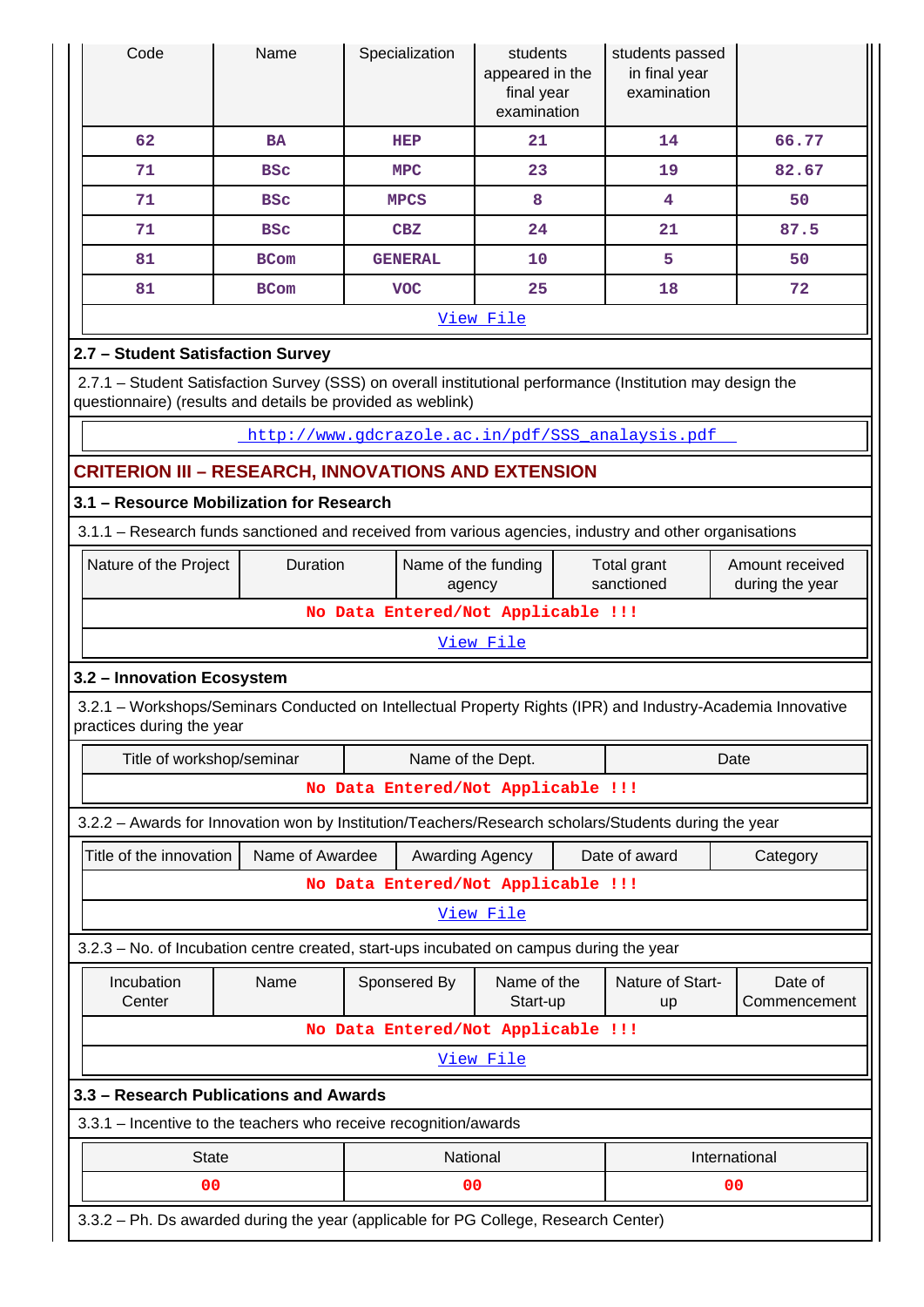|                                                                                                                                                                                                                    | Name of the Department                                                                                                                                     |                                                 |                        | Number of PhD's Awarded                                    |                                    |                                                                    |                                                                    |  |  |  |  |
|--------------------------------------------------------------------------------------------------------------------------------------------------------------------------------------------------------------------|------------------------------------------------------------------------------------------------------------------------------------------------------------|-------------------------------------------------|------------------------|------------------------------------------------------------|------------------------------------|--------------------------------------------------------------------|--------------------------------------------------------------------|--|--|--|--|
|                                                                                                                                                                                                                    | <b>NIL</b>                                                                                                                                                 |                                                 |                        | 0                                                          |                                    |                                                                    |                                                                    |  |  |  |  |
| 3.3.3 - Research Publications in the Journals notified on UGC website during the year                                                                                                                              |                                                                                                                                                            |                                                 |                        |                                                            |                                    |                                                                    |                                                                    |  |  |  |  |
| <b>Type</b>                                                                                                                                                                                                        |                                                                                                                                                            | Department                                      |                        | Number of Publication<br>Average Impact Factor (if<br>any) |                                    |                                                                    |                                                                    |  |  |  |  |
|                                                                                                                                                                                                                    |                                                                                                                                                            |                                                 |                        |                                                            | No Data Entered/Not Applicable !!! |                                                                    |                                                                    |  |  |  |  |
|                                                                                                                                                                                                                    |                                                                                                                                                            |                                                 |                        | View File                                                  |                                    |                                                                    |                                                                    |  |  |  |  |
|                                                                                                                                                                                                                    | 3.3.4 - Books and Chapters in edited Volumes / Books published, and papers in National/International Conference<br>Proceedings per Teacher during the year |                                                 |                        |                                                            |                                    |                                                                    |                                                                    |  |  |  |  |
|                                                                                                                                                                                                                    | Department                                                                                                                                                 |                                                 |                        |                                                            |                                    | Number of Publication                                              |                                                                    |  |  |  |  |
|                                                                                                                                                                                                                    | 0 <sub>0</sub>                                                                                                                                             |                                                 |                        |                                                            |                                    | 0                                                                  |                                                                    |  |  |  |  |
|                                                                                                                                                                                                                    |                                                                                                                                                            |                                                 |                        | View File                                                  |                                    |                                                                    |                                                                    |  |  |  |  |
| 3.3.5 - Bibliometrics of the publications during the last Academic year based on average citation index in Scopus/<br>Web of Science or PubMed/ Indian Citation Index                                              |                                                                                                                                                            |                                                 |                        |                                                            |                                    |                                                                    |                                                                    |  |  |  |  |
| Title of the<br>Paper                                                                                                                                                                                              | Name of<br>Title of journal<br>Author                                                                                                                      |                                                 |                        |                                                            | <b>Citation Index</b>              | Institutional<br>affiliation as<br>mentioned in<br>the publication | Number of<br>citations<br>excluding self<br>citation               |  |  |  |  |
|                                                                                                                                                                                                                    | No Data Entered/Not Applicable !!!                                                                                                                         |                                                 |                        |                                                            |                                    |                                                                    |                                                                    |  |  |  |  |
|                                                                                                                                                                                                                    | View File                                                                                                                                                  |                                                 |                        |                                                            |                                    |                                                                    |                                                                    |  |  |  |  |
| 3.3.6 - h-Index of the Institutional Publications during the year. (based on Scopus/ Web of science)                                                                                                               |                                                                                                                                                            |                                                 |                        |                                                            |                                    |                                                                    |                                                                    |  |  |  |  |
| Title of the<br>Paper                                                                                                                                                                                              | Name of<br>Author                                                                                                                                          | Title of journal                                | Year of<br>publication | h-index                                                    |                                    | Number of<br>citations<br>excluding self<br>citation               | Institutional<br>affiliation as<br>mentioned in<br>the publication |  |  |  |  |
|                                                                                                                                                                                                                    |                                                                                                                                                            |                                                 |                        |                                                            | No Data Entered/Not Applicable !!! |                                                                    |                                                                    |  |  |  |  |
|                                                                                                                                                                                                                    |                                                                                                                                                            |                                                 |                        | View File                                                  |                                    |                                                                    |                                                                    |  |  |  |  |
| 3.3.7 - Faculty participation in Seminars/Conferences and Symposia during the year:                                                                                                                                |                                                                                                                                                            |                                                 |                        |                                                            |                                    |                                                                    |                                                                    |  |  |  |  |
| Number of Faculty                                                                                                                                                                                                  |                                                                                                                                                            | International                                   | National               |                                                            | <b>State</b>                       |                                                                    | Local                                                              |  |  |  |  |
| Attended/Semina<br>rs/Workshops                                                                                                                                                                                    |                                                                                                                                                            | 1                                               | 7                      |                                                            | $\Omega$                           |                                                                    | 0                                                                  |  |  |  |  |
| Presented<br>papers                                                                                                                                                                                                |                                                                                                                                                            | 1                                               | 5                      |                                                            | $\mathbf 0$                        |                                                                    | $\mathbf 0$                                                        |  |  |  |  |
| Resource<br>persons                                                                                                                                                                                                |                                                                                                                                                            | 0                                               | $\mathbf 0$            |                                                            | $\mathbf 0$                        |                                                                    | 1                                                                  |  |  |  |  |
|                                                                                                                                                                                                                    |                                                                                                                                                            |                                                 |                        | View File                                                  |                                    |                                                                    |                                                                    |  |  |  |  |
| 3.4 - Extension Activities                                                                                                                                                                                         |                                                                                                                                                            |                                                 |                        |                                                            |                                    |                                                                    |                                                                    |  |  |  |  |
| 3.4.1 – Number of extension and outreach programmes conducted in collaboration with industry, community and<br>Non- Government Organisations through NSS/NCC/Red cross/Youth Red Cross (YRC) etc., during the year |                                                                                                                                                            |                                                 |                        |                                                            |                                    |                                                                    |                                                                    |  |  |  |  |
| Title of the activities                                                                                                                                                                                            |                                                                                                                                                            | Organising unit/agency/<br>collaborating agency |                        | Number of teachers<br>participated in such<br>activities   |                                    |                                                                    | Number of students<br>participated in such<br>activities           |  |  |  |  |
| Swatch Bharat ODF<br>survey, VanamManam,                                                                                                                                                                           |                                                                                                                                                            | National Service<br>Scheme                      |                        | 10                                                         |                                    |                                                                    | 200                                                                |  |  |  |  |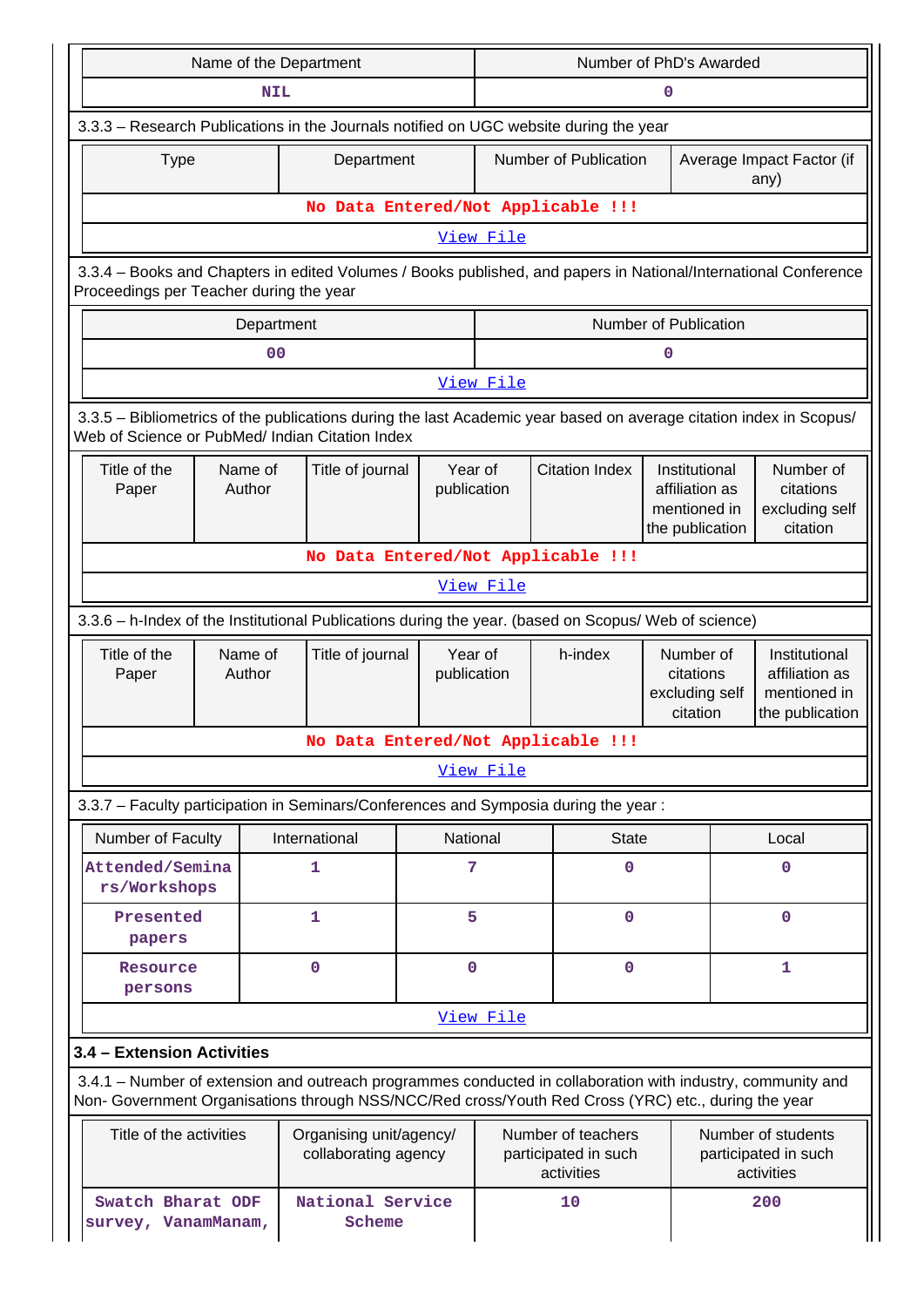| Blood Donation<br>Camp, Free Medical<br>Checkup,<br>Janmabhoomi, Nava<br>Nirmana Deeksha, DF<br>First Aid Training,                                                                                            |                                                    |             |                    | Youth REd Cross                                                                                   |                                                                                 | 4                               |   |                                                           | 50                                                      |  |  |
|----------------------------------------------------------------------------------------------------------------------------------------------------------------------------------------------------------------|----------------------------------------------------|-------------|--------------------|---------------------------------------------------------------------------------------------------|---------------------------------------------------------------------------------|---------------------------------|---|-----------------------------------------------------------|---------------------------------------------------------|--|--|
| Disaster<br>MANAGEMENT, AIDS<br>awarenessn Ralley,<br>Social Issues                                                                                                                                            |                                                    |             |                    |                                                                                                   |                                                                                 |                                 |   |                                                           |                                                         |  |  |
|                                                                                                                                                                                                                |                                                    |             |                    |                                                                                                   | View File                                                                       |                                 |   |                                                           |                                                         |  |  |
| 3.4.2 - Awards and recognition received for extension activities from Government and other recognized bodies<br>during the year                                                                                |                                                    |             |                    |                                                                                                   |                                                                                 |                                 |   |                                                           |                                                         |  |  |
| Name of the activity                                                                                                                                                                                           |                                                    |             | Award/Recognition  |                                                                                                   |                                                                                 | <b>Awarding Bodies</b>          |   |                                                           | Number of students<br><b>Benefited</b>                  |  |  |
|                                                                                                                                                                                                                | Youth REd Cross<br>Best Activities                 |             |                    | District Level<br>Award                                                                           | Indian Red Cross                                                                | Society, EGDT,<br><b>Branch</b> |   |                                                           | 0                                                       |  |  |
|                                                                                                                                                                                                                |                                                    |             |                    |                                                                                                   |                                                                                 |                                 |   |                                                           |                                                         |  |  |
| 3.4.3 - Students participating in extension activities with Government Organisations, Non-Government<br>Organisations and programmes such as Swachh Bharat, Aids Awareness, Gender Issue, etc. during the year |                                                    |             |                    |                                                                                                   |                                                                                 |                                 |   |                                                           |                                                         |  |  |
| Name of the scheme                                                                                                                                                                                             | Organising unit/Agen<br>cy/collaborating<br>agency |             |                    |                                                                                                   | Name of the activity<br>Number of teachers<br>participated in such<br>activites |                                 |   |                                                           | Number of students<br>participated in such<br>activites |  |  |
| kishore vikasam                                                                                                                                                                                                |                                                    | CDS, Razole |                    | kishore vikasam                                                                                   |                                                                                 |                                 | 1 |                                                           | 50                                                      |  |  |
|                                                                                                                                                                                                                |                                                    |             |                    |                                                                                                   | View File                                                                       |                                 |   |                                                           |                                                         |  |  |
| 3.5 - Collaborations                                                                                                                                                                                           |                                                    |             |                    |                                                                                                   |                                                                                 |                                 |   |                                                           |                                                         |  |  |
| 3.5.1 - Number of Collaborative activities for research, faculty exchange, student exchange during the year                                                                                                    |                                                    |             |                    |                                                                                                   |                                                                                 |                                 |   |                                                           |                                                         |  |  |
| Nature of activity                                                                                                                                                                                             |                                                    |             | Participant        |                                                                                                   | Source of financial support                                                     |                                 |   | Duration                                                  |                                                         |  |  |
| 00                                                                                                                                                                                                             |                                                    |             | 00                 |                                                                                                   | 00                                                                              |                                 |   | 00                                                        |                                                         |  |  |
|                                                                                                                                                                                                                |                                                    |             |                    |                                                                                                   | View File                                                                       |                                 |   |                                                           |                                                         |  |  |
| 3.5.2 - Linkages with institutions/industries for internship, on-the- job training, project work, sharing of research<br>facilities etc. during the year                                                       |                                                    |             |                    |                                                                                                   |                                                                                 |                                 |   |                                                           |                                                         |  |  |
| Nature of linkage                                                                                                                                                                                              | Title of the<br>linkage                            |             |                    | Name of the<br>partnering<br>institution/<br>industry<br>/research lab<br>with contact<br>details | <b>Duration To</b><br><b>Duration From</b>                                      |                                 |   | Participant                                               |                                                         |  |  |
|                                                                                                                                                                                                                |                                                    |             |                    | No Data Entered/Not Applicable !!!                                                                |                                                                                 |                                 |   |                                                           |                                                         |  |  |
|                                                                                                                                                                                                                |                                                    |             |                    |                                                                                                   | View File                                                                       |                                 |   |                                                           |                                                         |  |  |
| 3.5.3 - MoUs signed with institutions of national, international importance, other universities, industries, corporate<br>houses etc. during the year                                                          |                                                    |             |                    |                                                                                                   |                                                                                 |                                 |   |                                                           |                                                         |  |  |
| Organisation                                                                                                                                                                                                   |                                                    |             | Date of MoU signed |                                                                                                   |                                                                                 | Purpose/Activities              |   | Number of<br>students/teachers<br>participated under MoUs |                                                         |  |  |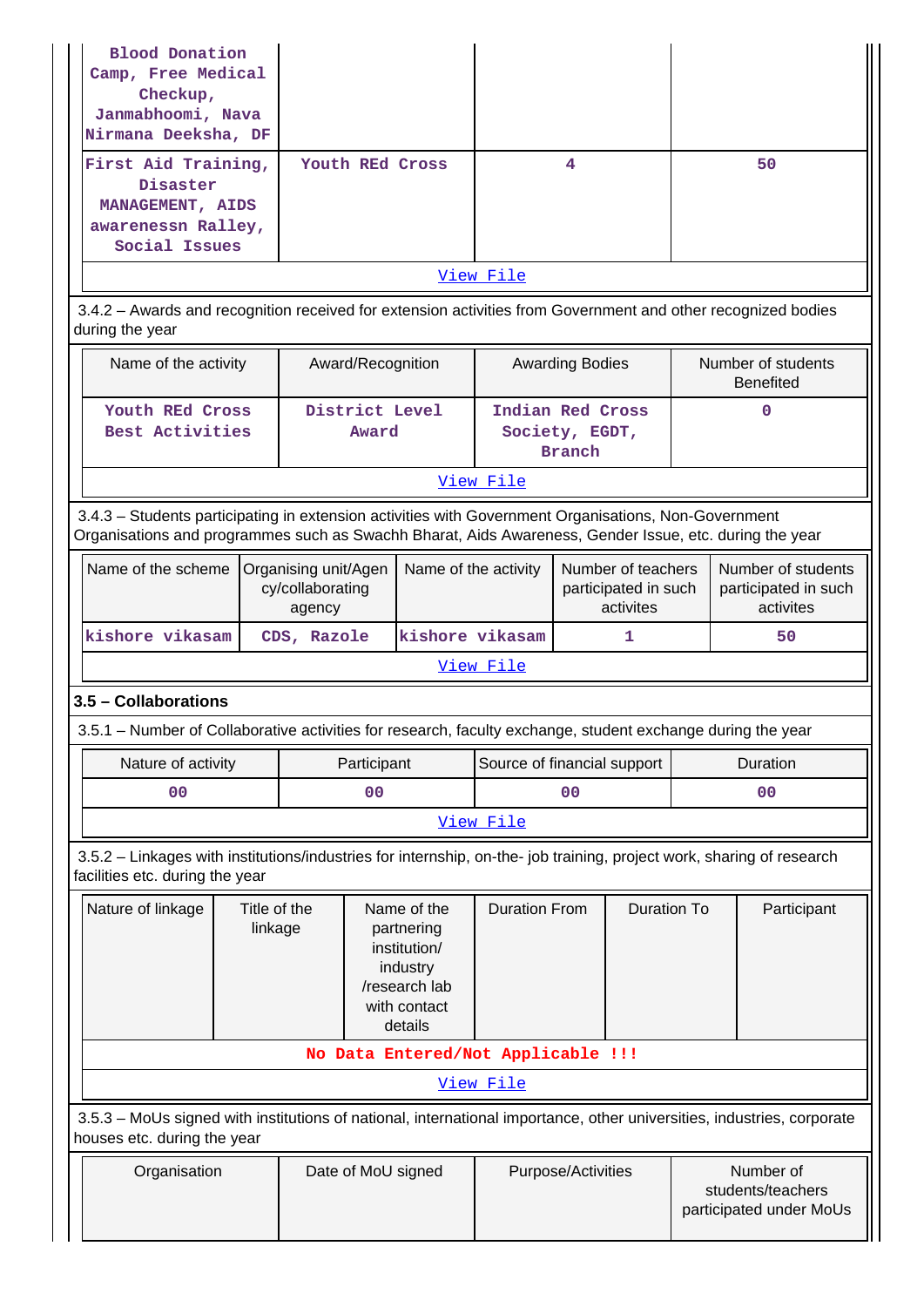|                                                                                                                                                                                                                                                         |                                                                                                           |          |                    |                            |                      | No Data Entered/Not Applicable !!!             |                                |             |                                 |               |
|---------------------------------------------------------------------------------------------------------------------------------------------------------------------------------------------------------------------------------------------------------|-----------------------------------------------------------------------------------------------------------|----------|--------------------|----------------------------|----------------------|------------------------------------------------|--------------------------------|-------------|---------------------------------|---------------|
|                                                                                                                                                                                                                                                         |                                                                                                           |          |                    |                            | View File            |                                                |                                |             |                                 |               |
| <b>CRITERION IV - INFRASTRUCTURE AND LEARNING RESOURCES</b>                                                                                                                                                                                             |                                                                                                           |          |                    |                            |                      |                                                |                                |             |                                 |               |
| 4.1 - Physical Facilities                                                                                                                                                                                                                               |                                                                                                           |          |                    |                            |                      |                                                |                                |             |                                 |               |
| 4.1.1 - Budget allocation, excluding salary for infrastructure augmentation during the year                                                                                                                                                             |                                                                                                           |          |                    |                            |                      |                                                |                                |             |                                 |               |
| Budget allocated for infrastructure augmentation                                                                                                                                                                                                        |                                                                                                           |          |                    |                            |                      | Budget utilized for infrastructure development |                                |             |                                 |               |
|                                                                                                                                                                                                                                                         | 12000000                                                                                                  |          |                    |                            |                      |                                                | 12000000                       |             |                                 |               |
| 4.1.2 - Details of augmentation in infrastructure facilities during the year                                                                                                                                                                            |                                                                                                           |          |                    |                            |                      |                                                |                                |             |                                 |               |
|                                                                                                                                                                                                                                                         | <b>Facilities</b>                                                                                         |          |                    |                            |                      |                                                | <b>Existing or Newly Added</b> |             |                                 |               |
|                                                                                                                                                                                                                                                         | Campus Area                                                                                               |          |                    |                            |                      |                                                | Existing                       |             |                                 |               |
|                                                                                                                                                                                                                                                         | Classrooms with LCD facilities                                                                            |          |                    |                            |                      |                                                | Existing                       |             |                                 |               |
|                                                                                                                                                                                                                                                         | Laboratories                                                                                              |          |                    |                            |                      |                                                | Existing                       |             |                                 |               |
|                                                                                                                                                                                                                                                         | Seminar Halls                                                                                             |          |                    |                            |                      |                                                |                                | Newly Added |                                 |               |
|                                                                                                                                                                                                                                                         | Seminar halls with ICT facilities                                                                         |          |                    |                            |                      |                                                | Existing                       |             |                                 |               |
| No file uploaded.                                                                                                                                                                                                                                       |                                                                                                           |          |                    |                            |                      |                                                |                                |             |                                 |               |
| 4.2 - Library as a Learning Resource                                                                                                                                                                                                                    |                                                                                                           |          |                    |                            |                      |                                                |                                |             |                                 |               |
|                                                                                                                                                                                                                                                         | 4.2.1 - Library is automated {Integrated Library Management System (ILMS)}<br>Nature of automation (fully |          |                    |                            |                      |                                                |                                |             |                                 |               |
| Name of the ILMS<br>software                                                                                                                                                                                                                            |                                                                                                           |          | or patially)       |                            |                      | Version                                        |                                |             | Year of automation              |               |
|                                                                                                                                                                                                                                                         |                                                                                                           |          |                    |                            |                      | No Data Entered/Not Applicable !!!             |                                |             |                                 |               |
| 4.2.2 - Library Services                                                                                                                                                                                                                                |                                                                                                           |          |                    |                            |                      |                                                |                                |             |                                 |               |
| Library<br>Service Type                                                                                                                                                                                                                                 |                                                                                                           | Existing |                    |                            | Newly Added<br>Total |                                                |                                |             |                                 |               |
| <b>Text Books</b>                                                                                                                                                                                                                                       | 19473                                                                                                     |          | 1024389            | 755                        | 18692                |                                                |                                | 20228       |                                 | 1043081       |
| Reference<br><b>Books</b>                                                                                                                                                                                                                               | 20567                                                                                                     |          | 769941             | $\mathbf 0$                |                      | 0                                              |                                | 20567       |                                 | 769941        |
| Journals                                                                                                                                                                                                                                                | 498                                                                                                       |          | 10380              | $\mathbf 0$                |                      | $\mathbf 0$                                    |                                | 498         |                                 | 10380         |
| Others (spe<br>cify)                                                                                                                                                                                                                                    | $\mathbf 0$                                                                                               |          | 5900               | $\mathbf 0$                |                      | $\mathbf 0$                                    |                                | $\mathbf 0$ |                                 | 5900          |
|                                                                                                                                                                                                                                                         |                                                                                                           |          |                    |                            | View File            |                                                |                                |             |                                 |               |
| 4.2.3 - E-content developed by teachers such as: e-PG- Pathshala, CEC (under e-PG- Pathshala CEC (Under<br>Graduate) SWAYAM other MOOCs platform NPTEL/NMEICT/any other Government initiatives & institutional<br>(Learning Management System (LMS) etc |                                                                                                           |          |                    |                            |                      |                                                |                                |             |                                 |               |
| Name of the Teacher                                                                                                                                                                                                                                     |                                                                                                           |          | Name of the Module |                            |                      | Platform on which module<br>is developed       |                                |             | Date of launching e-<br>content |               |
|                                                                                                                                                                                                                                                         |                                                                                                           |          |                    |                            |                      | No Data Entered/Not Applicable !!!             |                                |             |                                 |               |
|                                                                                                                                                                                                                                                         |                                                                                                           |          |                    |                            | View File            |                                                |                                |             |                                 |               |
| 4.3 - IT Infrastructure                                                                                                                                                                                                                                 |                                                                                                           |          |                    |                            |                      |                                                |                                |             |                                 |               |
| 4.3.1 - Technology Upgradation (overall)                                                                                                                                                                                                                |                                                                                                           |          |                    |                            |                      |                                                |                                |             |                                 |               |
| <b>Type</b>                                                                                                                                                                                                                                             | <b>Total Co</b><br>Computer<br>Lab<br>mputers                                                             |          | Internet           | <b>Browsing</b><br>centers | Computer<br>Centers  | Office                                         | Departme<br>nts                |             | Available<br><b>Bandwidt</b>    | <b>Others</b> |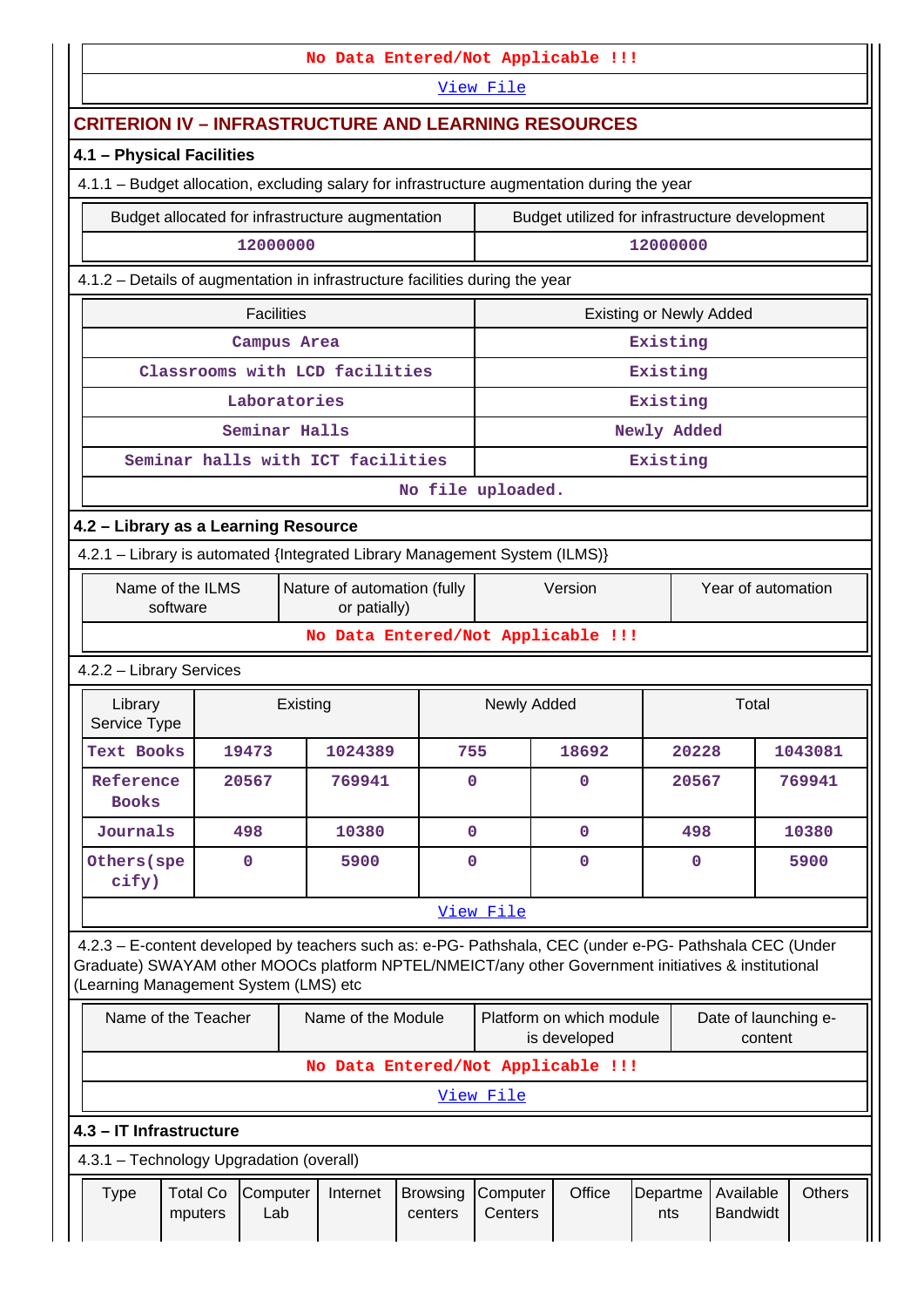|                                                                                                                                                                                                                                                                                                                                                                                                                                                                                                                                                                                                                                                                                                                                                                                                                                                                                                                                                                                                                                                                                                                                                                                                                                                                                                                                                                                                                                                                                                                                                                                                                                                                                                                                                                                                                                                                                                                                                                                                                                                                                                                                                                                                                                                                                                                                                         |                                                                                                                                                                                                                                  |              |                                                                  |               |              |                                           |                    | h (MBPS/<br>GBPS)                                                                                                    |             |  |  |
|---------------------------------------------------------------------------------------------------------------------------------------------------------------------------------------------------------------------------------------------------------------------------------------------------------------------------------------------------------------------------------------------------------------------------------------------------------------------------------------------------------------------------------------------------------------------------------------------------------------------------------------------------------------------------------------------------------------------------------------------------------------------------------------------------------------------------------------------------------------------------------------------------------------------------------------------------------------------------------------------------------------------------------------------------------------------------------------------------------------------------------------------------------------------------------------------------------------------------------------------------------------------------------------------------------------------------------------------------------------------------------------------------------------------------------------------------------------------------------------------------------------------------------------------------------------------------------------------------------------------------------------------------------------------------------------------------------------------------------------------------------------------------------------------------------------------------------------------------------------------------------------------------------------------------------------------------------------------------------------------------------------------------------------------------------------------------------------------------------------------------------------------------------------------------------------------------------------------------------------------------------------------------------------------------------------------------------------------------------|----------------------------------------------------------------------------------------------------------------------------------------------------------------------------------------------------------------------------------|--------------|------------------------------------------------------------------|---------------|--------------|-------------------------------------------|--------------------|----------------------------------------------------------------------------------------------------------------------|-------------|--|--|
| Existin<br>g                                                                                                                                                                                                                                                                                                                                                                                                                                                                                                                                                                                                                                                                                                                                                                                                                                                                                                                                                                                                                                                                                                                                                                                                                                                                                                                                                                                                                                                                                                                                                                                                                                                                                                                                                                                                                                                                                                                                                                                                                                                                                                                                                                                                                                                                                                                                            | 36                                                                                                                                                                                                                               | 3            | 36                                                               | 3             | $\mathbf{0}$ | 5                                         | 7                  | 10                                                                                                                   | $\mathbf 0$ |  |  |
| Added                                                                                                                                                                                                                                                                                                                                                                                                                                                                                                                                                                                                                                                                                                                                                                                                                                                                                                                                                                                                                                                                                                                                                                                                                                                                                                                                                                                                                                                                                                                                                                                                                                                                                                                                                                                                                                                                                                                                                                                                                                                                                                                                                                                                                                                                                                                                                   | 30                                                                                                                                                                                                                               | $\mathbf{0}$ | 30                                                               | $\mathbf{O}$  | $\mathbf 0$  | $\Omega$                                  | 0                  | $\mathbf{O}$                                                                                                         | $\Omega$    |  |  |
| Total                                                                                                                                                                                                                                                                                                                                                                                                                                                                                                                                                                                                                                                                                                                                                                                                                                                                                                                                                                                                                                                                                                                                                                                                                                                                                                                                                                                                                                                                                                                                                                                                                                                                                                                                                                                                                                                                                                                                                                                                                                                                                                                                                                                                                                                                                                                                                   | 66                                                                                                                                                                                                                               | 3            | 66                                                               | 3             | $\mathbf 0$  | 5                                         | 7                  | 10                                                                                                                   | 0           |  |  |
| 4.3.2 - Bandwidth available of internet connection in the Institution (Leased line)                                                                                                                                                                                                                                                                                                                                                                                                                                                                                                                                                                                                                                                                                                                                                                                                                                                                                                                                                                                                                                                                                                                                                                                                                                                                                                                                                                                                                                                                                                                                                                                                                                                                                                                                                                                                                                                                                                                                                                                                                                                                                                                                                                                                                                                                     |                                                                                                                                                                                                                                  |              |                                                                  |               |              |                                           |                    |                                                                                                                      |             |  |  |
|                                                                                                                                                                                                                                                                                                                                                                                                                                                                                                                                                                                                                                                                                                                                                                                                                                                                                                                                                                                                                                                                                                                                                                                                                                                                                                                                                                                                                                                                                                                                                                                                                                                                                                                                                                                                                                                                                                                                                                                                                                                                                                                                                                                                                                                                                                                                                         |                                                                                                                                                                                                                                  |              |                                                                  | 10 MBPS/ GBPS |              |                                           |                    |                                                                                                                      |             |  |  |
| 4.3.3 - Facility for e-content                                                                                                                                                                                                                                                                                                                                                                                                                                                                                                                                                                                                                                                                                                                                                                                                                                                                                                                                                                                                                                                                                                                                                                                                                                                                                                                                                                                                                                                                                                                                                                                                                                                                                                                                                                                                                                                                                                                                                                                                                                                                                                                                                                                                                                                                                                                          |                                                                                                                                                                                                                                  |              |                                                                  |               |              |                                           |                    |                                                                                                                      |             |  |  |
|                                                                                                                                                                                                                                                                                                                                                                                                                                                                                                                                                                                                                                                                                                                                                                                                                                                                                                                                                                                                                                                                                                                                                                                                                                                                                                                                                                                                                                                                                                                                                                                                                                                                                                                                                                                                                                                                                                                                                                                                                                                                                                                                                                                                                                                                                                                                                         | Name of the e-content development facility                                                                                                                                                                                       |              |                                                                  |               |              |                                           | recording facility | Provide the link of the videos and media centre and                                                                  |             |  |  |
| No Data Entered/Not Applicable !!!                                                                                                                                                                                                                                                                                                                                                                                                                                                                                                                                                                                                                                                                                                                                                                                                                                                                                                                                                                                                                                                                                                                                                                                                                                                                                                                                                                                                                                                                                                                                                                                                                                                                                                                                                                                                                                                                                                                                                                                                                                                                                                                                                                                                                                                                                                                      |                                                                                                                                                                                                                                  |              |                                                                  |               |              |                                           |                    |                                                                                                                      |             |  |  |
| 4.4 - Maintenance of Campus Infrastructure                                                                                                                                                                                                                                                                                                                                                                                                                                                                                                                                                                                                                                                                                                                                                                                                                                                                                                                                                                                                                                                                                                                                                                                                                                                                                                                                                                                                                                                                                                                                                                                                                                                                                                                                                                                                                                                                                                                                                                                                                                                                                                                                                                                                                                                                                                              |                                                                                                                                                                                                                                  |              |                                                                  |               |              |                                           |                    |                                                                                                                      |             |  |  |
| component, during the year                                                                                                                                                                                                                                                                                                                                                                                                                                                                                                                                                                                                                                                                                                                                                                                                                                                                                                                                                                                                                                                                                                                                                                                                                                                                                                                                                                                                                                                                                                                                                                                                                                                                                                                                                                                                                                                                                                                                                                                                                                                                                                                                                                                                                                                                                                                              |                                                                                                                                                                                                                                  |              |                                                                  |               |              |                                           |                    | 4.4.1 – Expenditure incurred on maintenance of physical facilities and academic support facilities, excluding salary |             |  |  |
|                                                                                                                                                                                                                                                                                                                                                                                                                                                                                                                                                                                                                                                                                                                                                                                                                                                                                                                                                                                                                                                                                                                                                                                                                                                                                                                                                                                                                                                                                                                                                                                                                                                                                                                                                                                                                                                                                                                                                                                                                                                                                                                                                                                                                                                                                                                                                         | Assigned Budget on<br>academic facilities                                                                                                                                                                                        |              | Expenditure incurred on<br>maintenance of academic<br>facilities |               |              | Assigned budget on<br>physical facilities |                    | Expenditure incurredon<br>maintenance of physical<br>facilites                                                       |             |  |  |
|                                                                                                                                                                                                                                                                                                                                                                                                                                                                                                                                                                                                                                                                                                                                                                                                                                                                                                                                                                                                                                                                                                                                                                                                                                                                                                                                                                                                                                                                                                                                                                                                                                                                                                                                                                                                                                                                                                                                                                                                                                                                                                                                                                                                                                                                                                                                                         | 0                                                                                                                                                                                                                                |              | 0                                                                |               | $\mathbf{0}$ |                                           |                    | $\mathbf 0$                                                                                                          |             |  |  |
|                                                                                                                                                                                                                                                                                                                                                                                                                                                                                                                                                                                                                                                                                                                                                                                                                                                                                                                                                                                                                                                                                                                                                                                                                                                                                                                                                                                                                                                                                                                                                                                                                                                                                                                                                                                                                                                                                                                                                                                                                                                                                                                                                                                                                                                                                                                                                         | 4.4.2 - Procedures and policies for maintaining and utilizing physical, academic and support facilities - laboratory,<br>library, sports complex, computers, classrooms etc. (maximum 500 words) (information to be available in |              |                                                                  |               |              |                                           |                    |                                                                                                                      |             |  |  |
| institutional Website, provide link)<br>LABORATORY: we have TWO labs for chemsitry and ONE lab each for physics,<br>botany, zoology and computers All these labs are maintained well. Regular<br>servicing and maintenance is carried out for the instruments. All the minor<br>repairs are attended immediately and any other major repair is solved the<br>technician from outside agency. CLASSROOMS: Regular cleaning and maintenance is  <br>carried out so as to provide effective learning environment to the<br>students.some of the rooms (Principal Room and Office Room) are provided with<br>the electricity generated by solar plant present in college campus. Regular<br>cleaning contract is given for outside agency for maintenance of buildings and<br>Other facilities. Class rooms are cleaned daily by the non teaching staff of<br>the college. Regular monitoring of electrical appliances is done and repaired<br>immediately. LIBRARY: Proper ventilation is done so as to maintain dry<br>environment nearbook shelves. Regular dusting and cleaning is done by using<br>vacuum cleaners .Pest control is carried out so as to increase the life of<br>valuables resources of library. Furniture and fixtures are repaired as per the<br>requirement. COMPUTERS: Maintenance and support are carried out by system<br>administrators. Regular upgradation is carried out for computers and software.<br>SPORTS: Though We do not have a Regular Physical Director for a long period,<br>regular maintenance is carried out for gymnasium, sports equipment and sport<br>material from experts in the field. UTILISATION: LABORATORY: Practical batches<br>are prepared so as to give hands on experience to all the students. Practical<br>are conducted in morning and afternoon sessions for maximum utilisation of the<br>laboratory. CLASSROOMS: Central time table is designed in such a way that there<br>is maximum utilisation of infrastructure and classrooms. College is conducted<br>in two sessions, Classrooms and practicals are conducted both in morning and<br>afternoon sessions according to the timetable. All the students are monitored<br>individually by the concerned class teachers and and any descrepancy or<br>indiscipline on the part of the student is immediately brought to the notice of |                                                                                                                                                                                                                                  |              |                                                                  |               |              |                                           |                    |                                                                                                                      |             |  |  |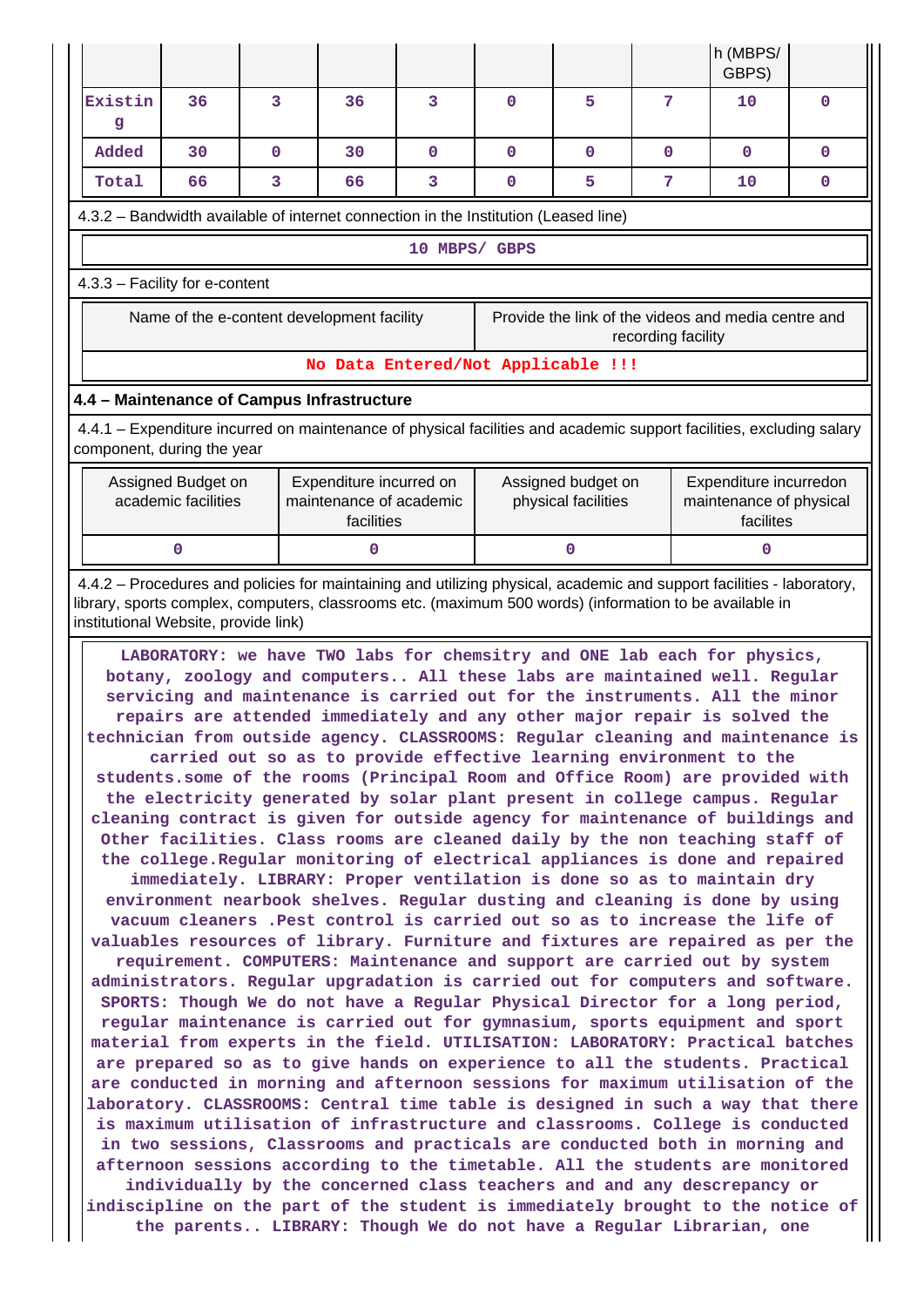**interested employee of our college is appointed to look after the library with utmost care . Open access is given to students to the books so as to have effective referencing and exploring of new books related to subjects.Special reading room facility and computers are provided for intensive readers. Library is kept open in long vacations for the benefits of the students. COMPUPTERS: Available computers are distributed in departments, office, library and for administrative work as per the requirement and load of the work. we are promoting paperless work in all our transactions within our college. We also promote the same among the students. SPORTS: Sport material is issued to students as per the schedule. For inter collegiate competitions sport material is issued to the student for the period of the competition.Gymnasium is used by students as per the requirement of the students.**

# **CRITERION V – STUDENT SUPPORT AND PROGRESSION**

# **5.1 – Student Support**

| 5.1.1 - Scholarships and Financial Support |                                             |                    |                  |
|--------------------------------------------|---------------------------------------------|--------------------|------------------|
|                                            | Name/Title of the scheme                    | Number of students | Amount in Rupees |
| Financial Support<br>from institution      | <b>SC, ST, EBC, SCHOLARSH</b><br><b>IPS</b> | 197                | 266740           |
| Financial Support<br>from Other Sources    |                                             |                    |                  |
| a) National                                | 000                                         | 0                  |                  |
| b) International                           | 000                                         | 0                  |                  |
|                                            |                                             | View File          |                  |

 5.1.2 – Number of capability enhancement and development schemes such as Soft skill development, Remedial coaching, Language lab, Bridge courses, Yoga, Meditation, Personal Counselling and Mentoring etc.,

| Name of the capability<br>enhancement scheme | Date of implemetation | Number of students<br>enrolled | Agencies involved                  |  |  |  |  |
|----------------------------------------------|-----------------------|--------------------------------|------------------------------------|--|--|--|--|
| Personal<br>Counselling and<br>Mentoring     | 02/07/2018            | 210                            | college carrer<br>counselling cell |  |  |  |  |
| Yoga Meditation                              | 21/06/2018            | 90                             | By Yoga Teacher                    |  |  |  |  |
| View File                                    |                       |                                |                                    |  |  |  |  |

 5.1.3 – Students benefited by guidance for competitive examinations and career counselling offered by the institution during the year

| Year                                                                                                                                                           | Name of the<br>scheme | Number of<br>benefited<br>students for<br>competitive<br>examination | Number of<br>benefited<br>students by<br>career<br>counseling<br>activities | Number of<br>students who<br>have passedin<br>the comp. exam | Number of<br>studentsp placed |  |  |  |  |  |
|----------------------------------------------------------------------------------------------------------------------------------------------------------------|-----------------------|----------------------------------------------------------------------|-----------------------------------------------------------------------------|--------------------------------------------------------------|-------------------------------|--|--|--|--|--|
| No Data Entered/Not Applicable !!!                                                                                                                             |                       |                                                                      |                                                                             |                                                              |                               |  |  |  |  |  |
|                                                                                                                                                                |                       |                                                                      | View File                                                                   |                                                              |                               |  |  |  |  |  |
| 5.1.4 - Institutional mechanism for transparency, timely redressal of student grievances, Prevention of sexual<br>harassment and ragging cases during the year |                       |                                                                      |                                                                             |                                                              |                               |  |  |  |  |  |
| Total grievances received                                                                                                                                      |                       | Number of grievances redressed                                       |                                                                             | Avg. number of days for grievance<br>redressal               |                               |  |  |  |  |  |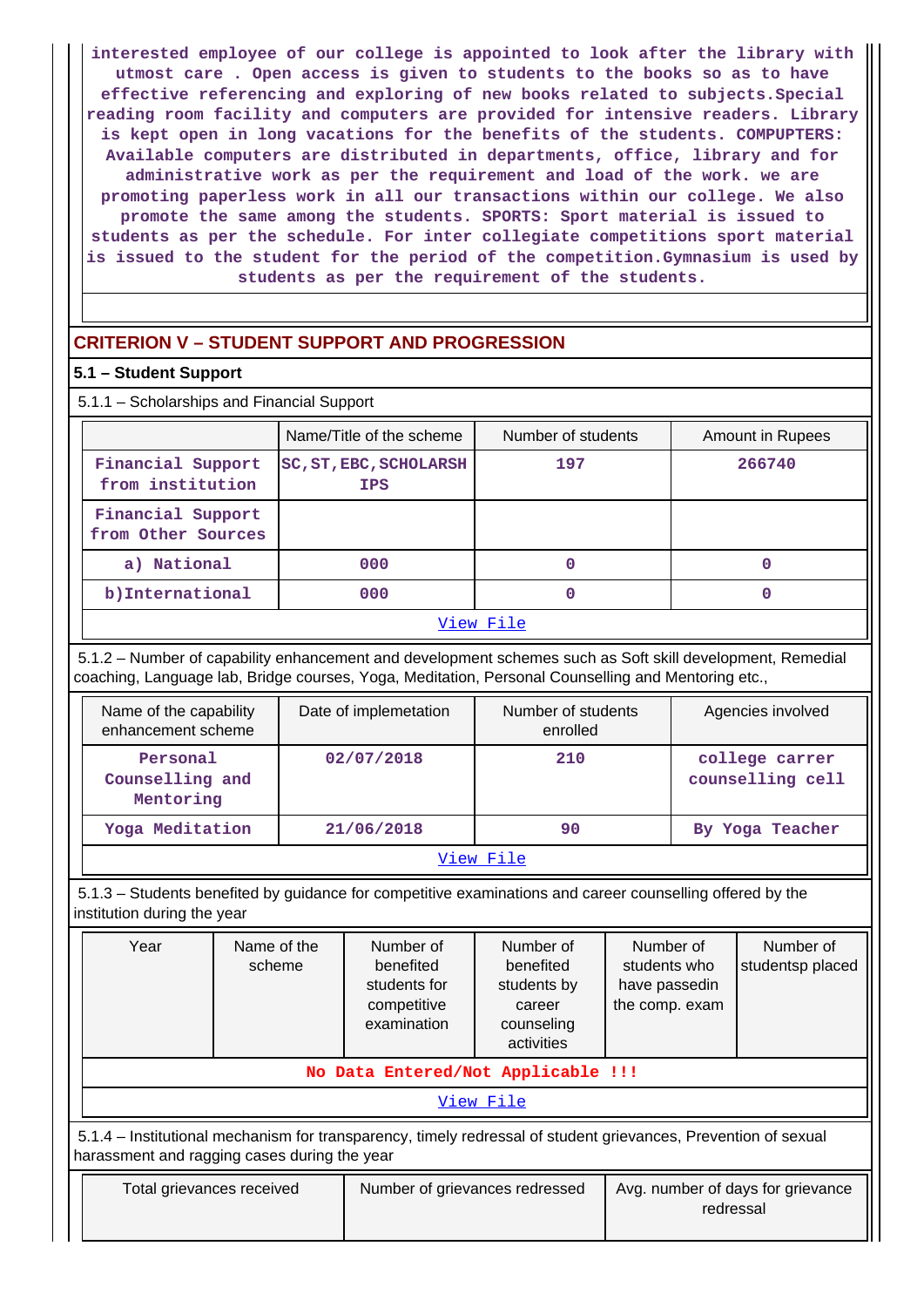|                                                                                                                                                                                        | $\mathbf 0$<br>0                                                                                                                                                                                                                                                                                                              |                                    |                                                                                                         |                                                                                        |                |                                       | 0                                       |                                                                                                                    |  |
|----------------------------------------------------------------------------------------------------------------------------------------------------------------------------------------|-------------------------------------------------------------------------------------------------------------------------------------------------------------------------------------------------------------------------------------------------------------------------------------------------------------------------------|------------------------------------|---------------------------------------------------------------------------------------------------------|----------------------------------------------------------------------------------------|----------------|---------------------------------------|-----------------------------------------|--------------------------------------------------------------------------------------------------------------------|--|
| 5.2 - Student Progression                                                                                                                                                              |                                                                                                                                                                                                                                                                                                                               |                                    |                                                                                                         |                                                                                        |                |                                       |                                         |                                                                                                                    |  |
| 5.2.1 - Details of campus placement during the year                                                                                                                                    |                                                                                                                                                                                                                                                                                                                               |                                    |                                                                                                         |                                                                                        |                |                                       |                                         |                                                                                                                    |  |
|                                                                                                                                                                                        | On campus                                                                                                                                                                                                                                                                                                                     |                                    |                                                                                                         |                                                                                        |                |                                       | Off campus                              |                                                                                                                    |  |
| Nameof<br>organizations<br>visited                                                                                                                                                     | Number of<br>students<br>participated                                                                                                                                                                                                                                                                                         |                                    | Number of<br>Nameof<br>stduents placed<br>organizations<br>visited                                      |                                                                                        |                | Number of<br>students<br>participated | Number of<br>stduents placed            |                                                                                                                    |  |
| <b>VIKASA</b>                                                                                                                                                                          | 92                                                                                                                                                                                                                                                                                                                            | 18                                 |                                                                                                         |                                                                                        | 0 <sub>0</sub> |                                       | $\mathbf 0$                             | $\mathbf 0$                                                                                                        |  |
| View File                                                                                                                                                                              |                                                                                                                                                                                                                                                                                                                               |                                    |                                                                                                         |                                                                                        |                |                                       |                                         |                                                                                                                    |  |
| 5.2.2 - Student progression to higher education in percentage during the year                                                                                                          |                                                                                                                                                                                                                                                                                                                               |                                    |                                                                                                         |                                                                                        |                |                                       |                                         |                                                                                                                    |  |
| Year                                                                                                                                                                                   | Number of<br>graduated from<br>students<br>enrolling into<br>higher education                                                                                                                                                                                                                                                 |                                    |                                                                                                         | Depratment<br>graduated from                                                           |                |                                       | Name of<br>institution joined           | Name of<br>programme<br>admitted to                                                                                |  |
| 2018                                                                                                                                                                                   | 5                                                                                                                                                                                                                                                                                                                             | <b>BSC</b>                         |                                                                                                         | CHEMISTRY, PH<br><b>ADIKAVI</b><br><b>YSICS</b><br><b>NANNAYA</b><br><b>UNIVERSITY</b> |                |                                       | <b>MSC</b>                              |                                                                                                                    |  |
|                                                                                                                                                                                        |                                                                                                                                                                                                                                                                                                                               |                                    |                                                                                                         | View File                                                                              |                |                                       |                                         |                                                                                                                    |  |
| 5.2.3 - Students qualifying in state/ national/ international level examinations during the year<br>(eg:NET/SET/SLET/GATE/GMAT/CAT/GRE/TOFEL/Civil Services/State Government Services) |                                                                                                                                                                                                                                                                                                                               |                                    |                                                                                                         |                                                                                        |                |                                       |                                         |                                                                                                                    |  |
|                                                                                                                                                                                        | Items                                                                                                                                                                                                                                                                                                                         |                                    |                                                                                                         |                                                                                        |                |                                       | Number of students selected/ qualifying |                                                                                                                    |  |
|                                                                                                                                                                                        |                                                                                                                                                                                                                                                                                                                               | No Data Entered/Not Applicable !!! |                                                                                                         |                                                                                        |                |                                       |                                         |                                                                                                                    |  |
|                                                                                                                                                                                        |                                                                                                                                                                                                                                                                                                                               |                                    |                                                                                                         | View File                                                                              |                |                                       |                                         |                                                                                                                    |  |
| 5.2.4 - Sports and cultural activities / competitions organised at the institution level during the year                                                                               |                                                                                                                                                                                                                                                                                                                               |                                    |                                                                                                         |                                                                                        |                |                                       |                                         |                                                                                                                    |  |
|                                                                                                                                                                                        | Activity                                                                                                                                                                                                                                                                                                                      |                                    | Level                                                                                                   |                                                                                        |                |                                       | <b>Number of Participants</b>           |                                                                                                                    |  |
|                                                                                                                                                                                        | sports (cricket, kokho)                                                                                                                                                                                                                                                                                                       |                                    | college                                                                                                 |                                                                                        |                |                                       | 60                                      |                                                                                                                    |  |
|                                                                                                                                                                                        | cultural (dances)                                                                                                                                                                                                                                                                                                             |                                    | college                                                                                                 |                                                                                        |                |                                       | 20                                      |                                                                                                                    |  |
|                                                                                                                                                                                        | essay writing                                                                                                                                                                                                                                                                                                                 |                                    | college                                                                                                 |                                                                                        |                | 15                                    |                                         |                                                                                                                    |  |
|                                                                                                                                                                                        | rangoi                                                                                                                                                                                                                                                                                                                        |                                    | college                                                                                                 |                                                                                        |                |                                       | 15                                      |                                                                                                                    |  |
|                                                                                                                                                                                        |                                                                                                                                                                                                                                                                                                                               |                                    |                                                                                                         | View File                                                                              |                |                                       |                                         |                                                                                                                    |  |
| 5.3 - Student Participation and Activities                                                                                                                                             |                                                                                                                                                                                                                                                                                                                               |                                    |                                                                                                         |                                                                                        |                |                                       |                                         |                                                                                                                    |  |
| 5.3.1 – Number of awards/medals for outstanding performance in sports/cultural activities at national/international<br>level (award for a team event should be counted as one)         |                                                                                                                                                                                                                                                                                                                               |                                    |                                                                                                         |                                                                                        |                |                                       |                                         |                                                                                                                    |  |
| Year                                                                                                                                                                                   | Name of the<br>award/medal                                                                                                                                                                                                                                                                                                    | National/<br>Internaional          | Number of<br>Number of<br>Student ID<br>awards for<br>awards for<br>number<br>Cultural<br><b>Sports</b> |                                                                                        |                |                                       | Name of the<br>student                  |                                                                                                                    |  |
|                                                                                                                                                                                        |                                                                                                                                                                                                                                                                                                                               | No Data Entered/Not Applicable !!! |                                                                                                         |                                                                                        |                |                                       |                                         |                                                                                                                    |  |
|                                                                                                                                                                                        |                                                                                                                                                                                                                                                                                                                               |                                    |                                                                                                         | View File                                                                              |                |                                       |                                         |                                                                                                                    |  |
| the institution (maximum 500 words)                                                                                                                                                    |                                                                                                                                                                                                                                                                                                                               |                                    |                                                                                                         |                                                                                        |                |                                       |                                         | 5.3.2 - Activity of Student Council & representation of students on academic & administrative bodies/committees of |  |
|                                                                                                                                                                                        | Students' Union of the college works for the benefit of the students throughout<br>the year and pursues several activities within and outside the college campus.<br>The major activities pursued by the Students' Union in 201819 are Cultural<br>Activities: Organising Freshers' Welcome function, a cultural programme to |                                    |                                                                                                         |                                                                                        |                |                                       |                                         |                                                                                                                    |  |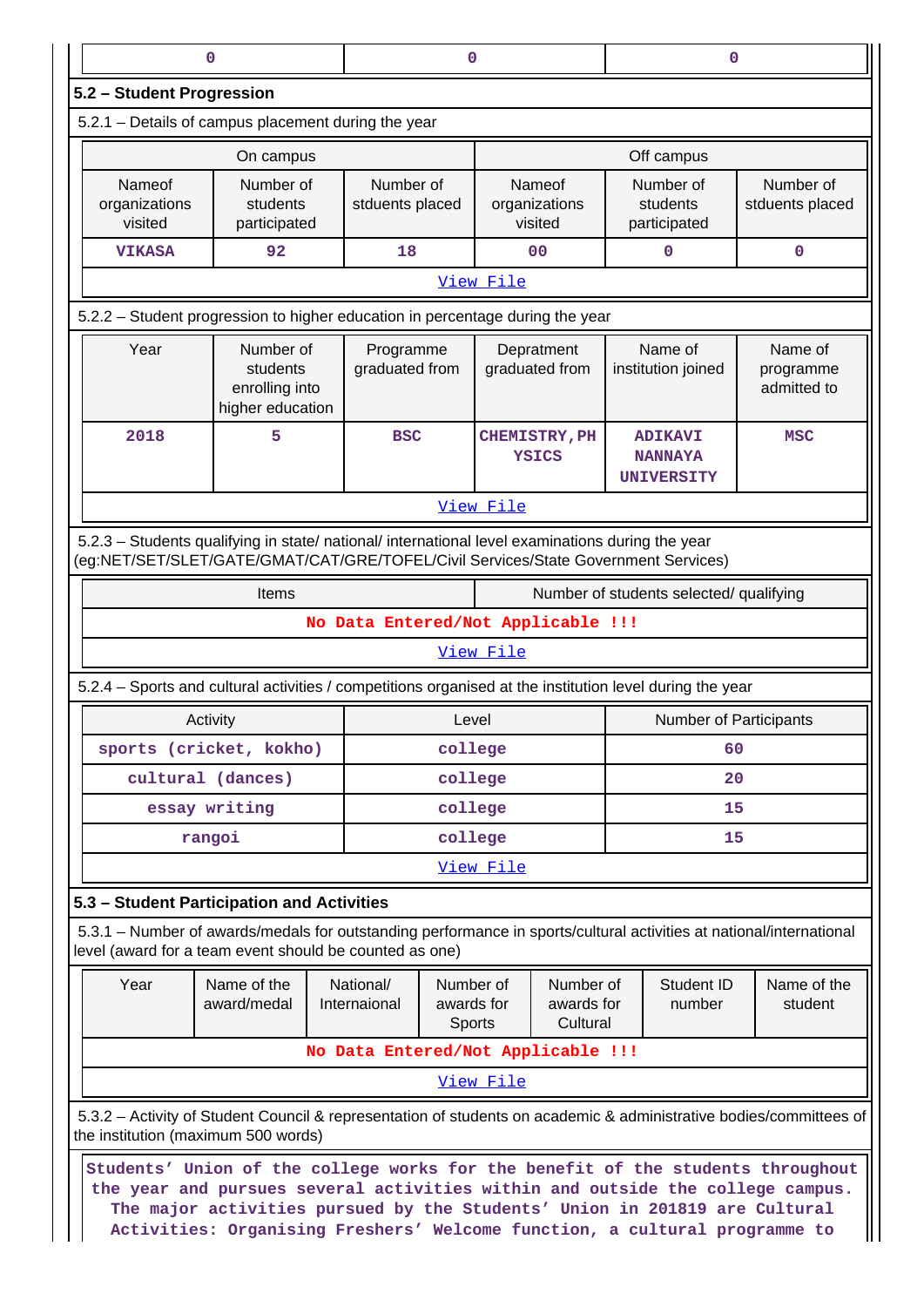**welcome the newly admitted students in the college. Celebration of yoga day in the college. Observation of Teachers' Day to mark the birth anniversary of Dr. S. Radhakrishnan. Organisation of the annual social, a cultural programme of the college. Observance of the International Mother Language Day on 21st February, 2018. Celebration of birthday of swami vivekananda , as youth day Sports Activities: Organisation of Annual Sports of the college. Other Activities: ? Providing a list of financially backward students to the college to make them get fees concession from the college fund. Providing financial assistance to the students with financial need in collaboration through the voluntary organisation Helping Hand. They take active part in Independence Day, Republic Day and on several National Occasions and maintain discipline among the students. The Student Council also plays a vital role on improving the admissions of the college through their mouth canvassing.**

# **5.4 – Alumni Engagement**

5.4.1 – Whether the institution has registered Alumni Association?

 **Yes**

5.4.2 – No. of enrolled Alumni:

**15** 

5.4.3 – Alumni contribution during the year (in Rupees) :

**1** 

5.4.4 – Meetings/activities organized by Alumni Association :

**NIL** 

# **CRITERION VI – GOVERNANCE, LEADERSHIP AND MANAGEMENT**

**6.1 – Institutional Vision and Leadership**

 6.1.1 – Mention two practices of decentralization and participative management during the last year (maximum 500 words)

 **Different committees are constituted to assist the Principal of the college. These committees are headed by senior lecturers and other lecturers are ivolved as members of the committee. Some of them are 1. Displinary Committee: it iis headed One Senior Lecturer accompanied by two other senior lecturers . This committee solves the problems which arise due the indispline of the students. When the issue comes, the committe probe into the matter and submits a report to the Principal so put an end to the problem. The Principal after careful examination of the report will take an action as per the recommendations of the comittee. 2.Admission Committee: This committee is headed by Vice Principal accompanied by three other lecturers as members. This committee visit the nearby feeding junior colleges and also the neighbouring villages which comes under the catchment area of the college. They explain about the infrastructure we have, and the experienced teaching staff we possess, scholarship s received and low fee paid structure etc and motivate the students and parents to improve the strength of the college.**

| 6.1.2 – Does the institution have a Management Information System (MIS)?                                             |         |  |  |  |  |  |  |  |
|----------------------------------------------------------------------------------------------------------------------|---------|--|--|--|--|--|--|--|
| Yes                                                                                                                  |         |  |  |  |  |  |  |  |
| 6.2 - Strategy Development and Deployment                                                                            |         |  |  |  |  |  |  |  |
| 6.2.1 – Quality improvement strategies adopted by the institution for each of the following (with in 100 words each) |         |  |  |  |  |  |  |  |
| <b>Strategy Type</b>                                                                                                 | Details |  |  |  |  |  |  |  |
|                                                                                                                      |         |  |  |  |  |  |  |  |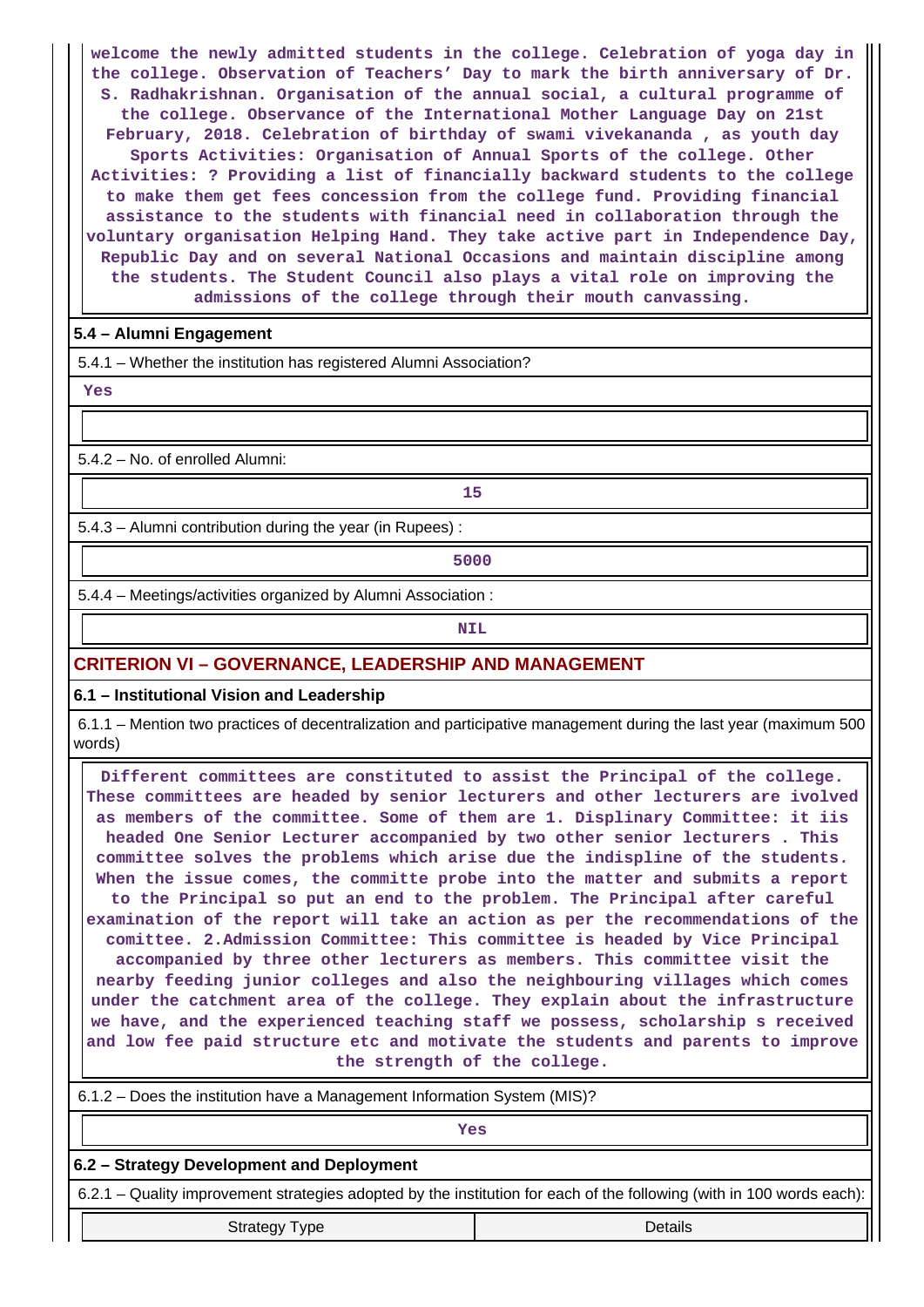| Curriculum Development                                         | This college is an affiliated college,<br>cuirriculum is designed by the<br>university. HOwever, feedback on<br>currticulum is taken from the<br>faculty/students and it is submitted to<br>the university for further action.                                                                                                                                                                                                                                                                                                                                             |
|----------------------------------------------------------------|----------------------------------------------------------------------------------------------------------------------------------------------------------------------------------------------------------------------------------------------------------------------------------------------------------------------------------------------------------------------------------------------------------------------------------------------------------------------------------------------------------------------------------------------------------------------------|
| Teaching and Learning                                          | we allways try to create an ideal<br>learning environment in the<br>college.virtual classroms are used for<br>utilising the services of senior<br>lecturers in other colleges. onlie<br>teaching.we have three digital<br>classroms for the use of ICT based<br>teaching. Regular traditional Lecture<br>Method is being maintained on par with<br>the new technological methods, group<br>discussion., semianr methods.                                                                                                                                                   |
| Research and Development                                       | More number of teaching staff are<br>encouraged to apply MRP, and other<br>Major Project funded by different<br>agencies. Moreover, lecturers are<br>motivated to undergo MOOCS and pursue<br>doctorates.                                                                                                                                                                                                                                                                                                                                                                  |
| Library, ICT and Physical<br>Infrastructure / Instrumentation  | provision of wifi facility and internet<br>facility all over the campus including<br>library. Every department is having<br>internet facility with desktop and<br>printer. . Labs are improved with latest<br>equipment  INFLIBNET is also arranged<br>for students as well as faculty.                                                                                                                                                                                                                                                                                    |
| Human Resource Management                                      | The college creates a healthy<br>environment for the development of the<br>faculty and students through many<br>activities. We conduct sports<br>competitions for the students on<br>account of national sports day,<br>independence day and republic day and<br>on other notified days as directed by<br>the Government. Yoga day is also<br>conducted to know about stress<br>managementTo upgrade and enhance the<br>academic standards of the college,<br>faculty memebers are encouraged to<br>undergo refresher courses, orientation<br>courses, short term courses. |
| Admission of Students                                          | online admission is introduced in our<br>college as per the directions of the<br>commissionerate of collegiate<br>education. Andhra Pradesh. During the<br>process of applying a seat into the<br>college, the students are assisted in<br>all matters by the nonteaching and some<br>of the teaching staff members of the<br>college.                                                                                                                                                                                                                                     |
| 6.2.2 – Implementation of e-governance in areas of operations: |                                                                                                                                                                                                                                                                                                                                                                                                                                                                                                                                                                            |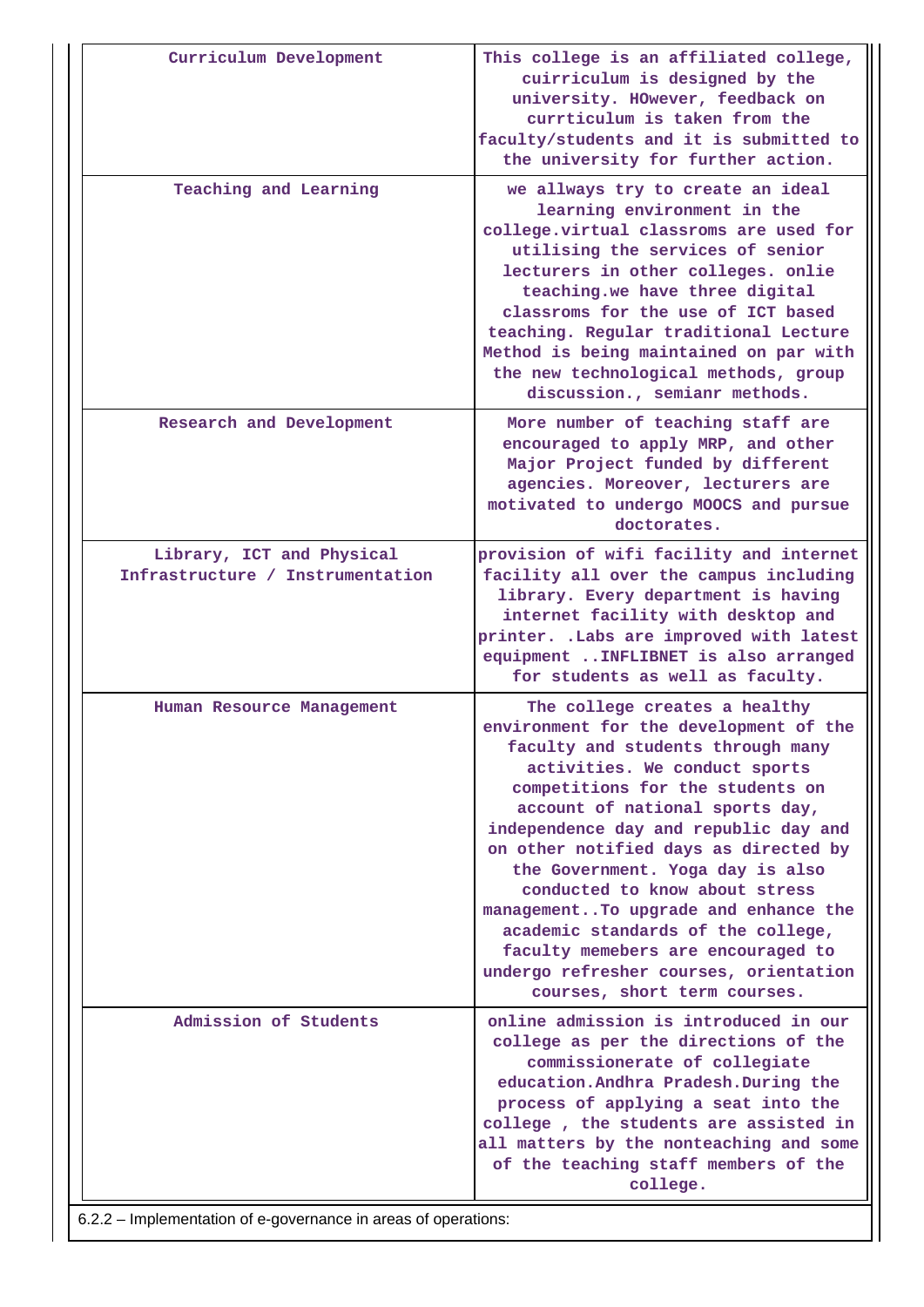|                                                                                                                                                                                            | Details<br>E-governace area                                                                                                                                                                                                                                                                                                          |                                    |                                                    |                                                                                                                                                                    |             |              |                   |                 |                         |
|--------------------------------------------------------------------------------------------------------------------------------------------------------------------------------------------|--------------------------------------------------------------------------------------------------------------------------------------------------------------------------------------------------------------------------------------------------------------------------------------------------------------------------------------|------------------------------------|----------------------------------------------------|--------------------------------------------------------------------------------------------------------------------------------------------------------------------|-------------|--------------|-------------------|-----------------|-------------------------|
| No Data Entered/Not Applicable !!!                                                                                                                                                         |                                                                                                                                                                                                                                                                                                                                      |                                    |                                                    |                                                                                                                                                                    |             |              |                   |                 |                         |
| 6.3 - Faculty Empowerment Strategies                                                                                                                                                       |                                                                                                                                                                                                                                                                                                                                      |                                    |                                                    |                                                                                                                                                                    |             |              |                   |                 |                         |
|                                                                                                                                                                                            | 6.3.1 – Teachers provided with financial support to attend conferences / workshops and towards membership fee<br>of professional bodies during the year                                                                                                                                                                              |                                    |                                                    |                                                                                                                                                                    |             |              |                   |                 |                         |
| Year<br>Name of Teacher                                                                                                                                                                    |                                                                                                                                                                                                                                                                                                                                      |                                    |                                                    | Name of conference/<br>Name of the<br>professional body for<br>workshop attended<br>for which financial<br>which membership<br>fee is provided<br>support provided |             |              | Amount of support |                 |                         |
| No Data Entered/Not Applicable !!!                                                                                                                                                         |                                                                                                                                                                                                                                                                                                                                      |                                    |                                                    |                                                                                                                                                                    |             |              |                   |                 |                         |
|                                                                                                                                                                                            |                                                                                                                                                                                                                                                                                                                                      |                                    |                                                    | View File                                                                                                                                                          |             |              |                   |                 |                         |
| 6.3.2 - Number of professional development / administrative training programmes organized by the College for<br>teaching and non teaching staff during the year                            |                                                                                                                                                                                                                                                                                                                                      |                                    |                                                    |                                                                                                                                                                    |             |              |                   |                 |                         |
| Year                                                                                                                                                                                       | Title of the<br>To Date<br>Number of<br>Number of<br>Title of the<br>From date<br>professional<br>administrative<br>participants<br>participants<br>development<br>(Teaching<br>(non-teaching<br>training<br>programme<br>programme<br>staff)<br>staff)<br>organised for<br>organised for<br>teaching staff<br>non-teaching<br>staff |                                    |                                                    |                                                                                                                                                                    |             |              |                   |                 |                         |
|                                                                                                                                                                                            |                                                                                                                                                                                                                                                                                                                                      | No Data Entered/Not Applicable !!! |                                                    |                                                                                                                                                                    |             |              |                   |                 |                         |
|                                                                                                                                                                                            |                                                                                                                                                                                                                                                                                                                                      |                                    |                                                    | View File                                                                                                                                                          |             |              |                   |                 |                         |
| 6.3.3 - No. of teachers attending professional development programmes, viz., Orientation Programme, Refresher<br>Course, Short Term Course, Faculty Development Programmes during the year |                                                                                                                                                                                                                                                                                                                                      |                                    |                                                    |                                                                                                                                                                    |             |              |                   |                 |                         |
| Title of the<br>professional<br>development<br>programme                                                                                                                                   |                                                                                                                                                                                                                                                                                                                                      | Number of teachers<br>who attended |                                                    | From Date                                                                                                                                                          |             | To date      |                   | Duration        |                         |
| <b>MOOCS TRAIANING</b>                                                                                                                                                                     |                                                                                                                                                                                                                                                                                                                                      | 1                                  | 09/11/2018                                         |                                                                                                                                                                    |             | 14/11/2018   |                   |                 | 6                       |
| <b>REFRESHER</b><br><b>COURSE</b>                                                                                                                                                          |                                                                                                                                                                                                                                                                                                                                      | 1                                  | 11/03/2019                                         |                                                                                                                                                                    |             | 30/03/2019   |                   |                 | 20                      |
| <b>SHORT TERM</b><br><b>COURSE</b>                                                                                                                                                         |                                                                                                                                                                                                                                                                                                                                      | 1                                  | 06/05/2019                                         |                                                                                                                                                                    |             | 11/05/2019   |                   |                 | 6                       |
| <b>SHORT TERM</b><br><b>COURSE</b>                                                                                                                                                         |                                                                                                                                                                                                                                                                                                                                      | 1                                  | 16/07/2018                                         |                                                                                                                                                                    |             | 21/07/2018   |                   |                 | 6                       |
| FDP ON MOOCS                                                                                                                                                                               |                                                                                                                                                                                                                                                                                                                                      | 1                                  | 17/06/2019                                         |                                                                                                                                                                    |             | 22/07/2019   |                   |                 | 6                       |
|                                                                                                                                                                                            |                                                                                                                                                                                                                                                                                                                                      |                                    |                                                    | View File                                                                                                                                                          |             |              |                   |                 |                         |
| 6.3.4 - Faculty and Staff recruitment (no. for permanent recruitment):                                                                                                                     |                                                                                                                                                                                                                                                                                                                                      |                                    |                                                    |                                                                                                                                                                    |             |              |                   |                 |                         |
|                                                                                                                                                                                            | Teaching                                                                                                                                                                                                                                                                                                                             |                                    |                                                    |                                                                                                                                                                    |             | Non-teaching |                   |                 |                         |
| Permanent                                                                                                                                                                                  |                                                                                                                                                                                                                                                                                                                                      | Full Time                          |                                                    |                                                                                                                                                                    | Permanent   |              |                   |                 | Full Time               |
| 1                                                                                                                                                                                          |                                                                                                                                                                                                                                                                                                                                      | 1                                  |                                                    |                                                                                                                                                                    | $\mathbf 0$ |              |                   |                 | 0                       |
| $6.3.5$ – Welfare schemes for                                                                                                                                                              |                                                                                                                                                                                                                                                                                                                                      |                                    |                                                    |                                                                                                                                                                    |             |              |                   |                 |                         |
| Teaching                                                                                                                                                                                   |                                                                                                                                                                                                                                                                                                                                      |                                    | Non-teaching                                       |                                                                                                                                                                    |             |              |                   | <b>Students</b> |                         |
| Group Insurance Scheme,<br>Health Insurance Scheme                                                                                                                                         |                                                                                                                                                                                                                                                                                                                                      |                                    | Group Insurance Scheme,<br>Health Insurance Scheme |                                                                                                                                                                    |             |              |                   | students        | Insurance to first year |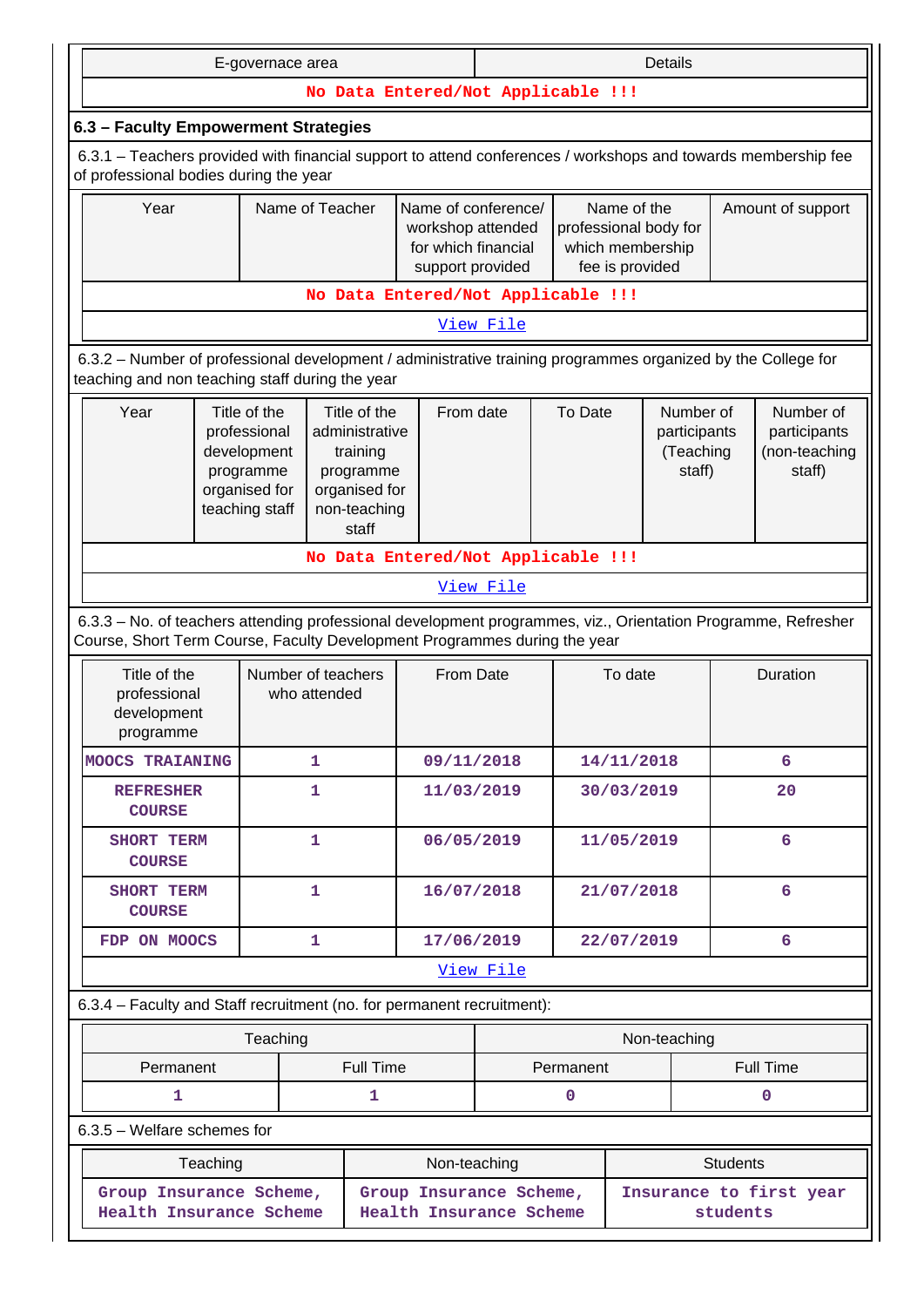**6.4 – Financial Management and Resource Mobilization**

6.4.1 – Institution conducts internal and external financial audits regularly (with in 100 words each)

 **This College is a Government College. Academic Audit is conducted by the nominees of Commissionerate of Collegiate Education, Vijayawada every year which is recognised as one of the best practices of commionerate. In adddition to that financial audit is conducted by the Regional Joint Director of Collegiate Education, Rajahmundry every year. Also there are internal stock verification committees appointed by the the Principal of the college. These committees inspect all the departments and other sections of the college and submits a report to the Principal mentioning the status of then department /section with specific remarks.**

 6.4.2 – Funds / Grants received from management, non-government bodies, individuals, philanthropies during the year(not covered in Criterion III)

| Name of the non government<br>funding agencies /individuals                                                                                                                              | Funds/ Grnats received in Rs. | Purpose                  |  |  |  |  |  |  |
|------------------------------------------------------------------------------------------------------------------------------------------------------------------------------------------|-------------------------------|--------------------------|--|--|--|--|--|--|
| Distribution of NOtebooks<br>and pens by<br>Alumini, Scholarships to<br>poor students, payment of<br>examination fees for 50<br>students by the circle<br>inspector of police,<br>Razole | 62000                         | For Donating to students |  |  |  |  |  |  |
|                                                                                                                                                                                          |                               |                          |  |  |  |  |  |  |

[View File](https://assessmentonline.naac.gov.in/public/Postacc/Funds_or_Grants/1132_Funds_or_Grants_1578667087.xlsx)

6.4.3 – Total corpus fund generated

**00**

# **6.5 – Internal Quality Assurance System**

6.5.1 – Whether Academic and Administrative Audit (AAA) has been done?

| Audit Type     |        | External                                                               | Internal |                                                                                                 |  |  |
|----------------|--------|------------------------------------------------------------------------|----------|-------------------------------------------------------------------------------------------------|--|--|
|                | Yes/No | Agency                                                                 | Yes/No   | Authority                                                                                       |  |  |
| Academic       | Yes    | <b>NOMINATED BY</b><br><b>COMMISSIONERATE</b>                          | Yes      | <b>ACADEMIC</b><br><b>COORDINATOR</b>                                                           |  |  |
| Administrative | Yes    | REGIONAL JOINT<br>DIRECTOR OF<br><b>COLLEGIATE</b><br><b>EDUCATION</b> | Yes      | <b>STOCK</b><br><b>VERIFICATION</b><br><b>COMMITTES</b><br><b>NOMINATED BY</b><br>THE PRINCIPAL |  |  |

# 6.5.2 – Activities and support from the Parent – Teacher Association (at least three)

 **1. Pointing out the weaknesses of the college related Departments and suggesting rectification. 2.Communicating views which the students feel shy to communicate directly to the teachers about the college and the department. 3.Providing valuable suggestion for development of the institution**

### 6.5.3 – Development programmes for support staff (at least three)

 **Supported staff of the college is encouraged to go through computer training and they are asked to serve at various departments where there is a need of computer assistant Staff who are deputed at Admission section are given independent systems to have a good mastery over the computer techniques. Junior Assistant and Senior Assistant are trained to handle CFMS , through which all**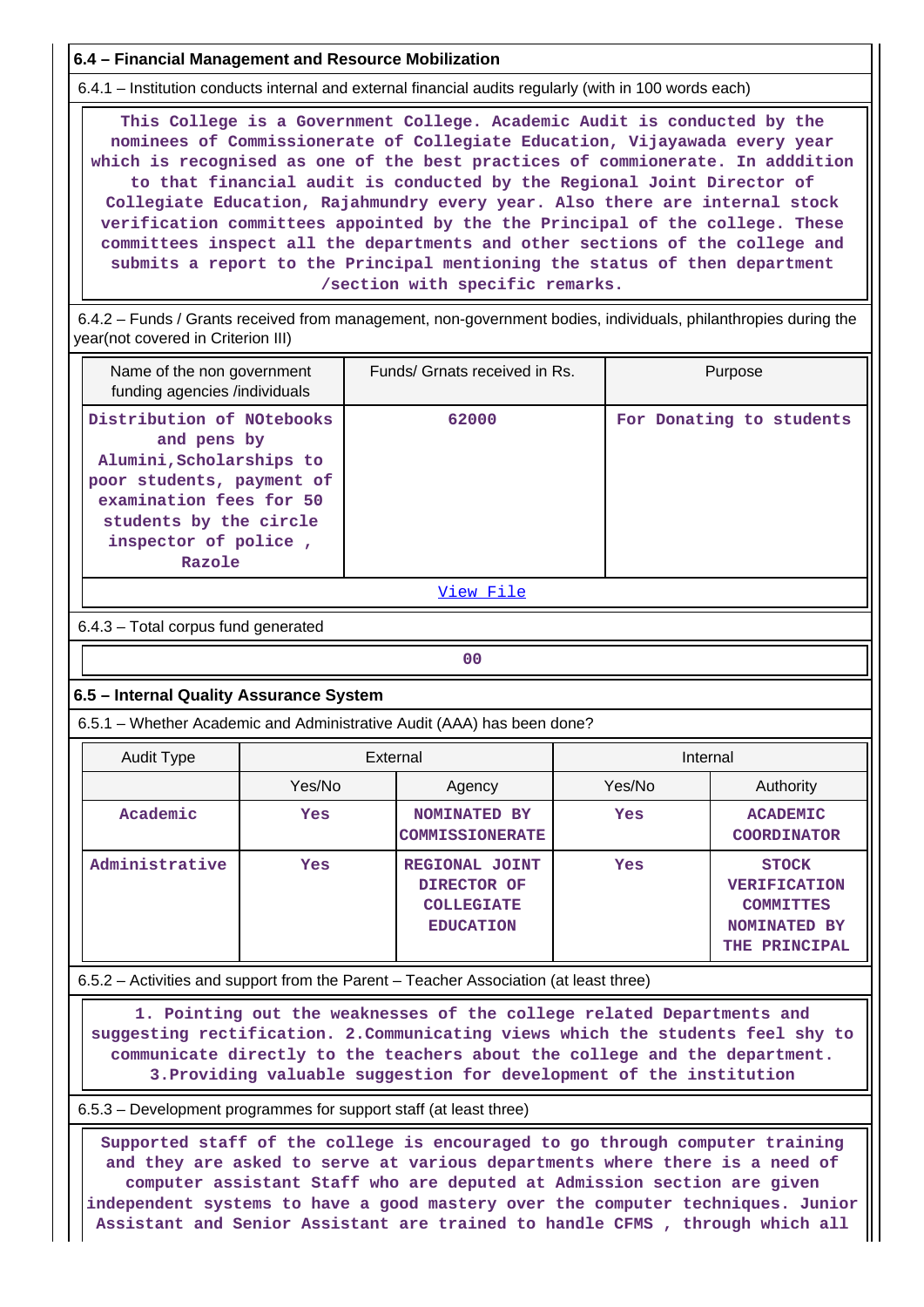| the bills have to be processed.                   |                                                                                                             |  |                            |                      |                        |                    |                           |  |  |  |
|---------------------------------------------------|-------------------------------------------------------------------------------------------------------------|--|----------------------------|----------------------|------------------------|--------------------|---------------------------|--|--|--|
|                                                   | 6.5.4 – Post Accreditation initiative(s) (mention at least three)                                           |  |                            |                      |                        |                    |                           |  |  |  |
|                                                   | <b>NIL</b>                                                                                                  |  |                            |                      |                        |                    |                           |  |  |  |
| 6.5.5 - Internal Quality Assurance System Details |                                                                                                             |  |                            |                      |                        |                    |                           |  |  |  |
|                                                   | a) Submission of Data for AISHE portal                                                                      |  |                            |                      |                        | Yes                |                           |  |  |  |
|                                                   | b) Participation in NIRF                                                                                    |  | Yes                        |                      |                        |                    |                           |  |  |  |
|                                                   | c)ISO certification                                                                                         |  |                            |                      |                        | No                 |                           |  |  |  |
|                                                   | d)NBA or any other quality audit                                                                            |  |                            |                      |                        | No                 |                           |  |  |  |
|                                                   | 6.5.6 - Number of Quality Initiatives undertaken during the year                                            |  |                            |                      |                        |                    |                           |  |  |  |
| Year                                              | Name of quality<br>initiative by IQAC                                                                       |  | Date of<br>conducting IQAC | <b>Duration From</b> |                        | <b>Duration To</b> | Number of<br>participants |  |  |  |
| 2018                                              | Meeting of<br>IQAC about<br>the Criteria<br>I AQAR                                                          |  | 08/08/2018                 | 08/08/2018           |                        | 08/08/2018         | 15                        |  |  |  |
| 2018                                              | Meetng of<br>IQAC about<br>the Criteria<br>II of AQAR                                                       |  | 07/09/2018                 | 07/09/2018           |                        | 07/09/2018         | 16                        |  |  |  |
| 2018                                              | Meetng of<br>IQAC about<br>the Criteria<br>III of AQAR                                                      |  | 07/12/2018                 | 07/12/2018           |                        | 07/12/2018         | 18                        |  |  |  |
| 2019                                              | Meetng of<br>IQAC about<br>the Criteria<br>IV, V of AQAR                                                    |  | 25/01/2019                 | 25/01/2019           |                        | 25/01/2019         | 14                        |  |  |  |
| 2019                                              | Process of<br>submission<br>of college<br>data into<br>AISHE portal                                         |  | 05/02/2019                 | 05/02/2019           |                        | 05/02/2019         | 15                        |  |  |  |
| 2019                                              | Meeting<br>related to<br>preparation<br>of SSS                                                              |  | 13/03/2019                 | 13/03/2019           |                        | 13/03/2019         | 17                        |  |  |  |
|                                                   |                                                                                                             |  |                            | View File            |                        |                    |                           |  |  |  |
|                                                   | <b>CRITERION VII - INSTITUTIONAL VALUES AND BEST PRACTICES</b>                                              |  |                            |                      |                        |                    |                           |  |  |  |
|                                                   | 7.1 - Institutional Values and Social Responsibilities                                                      |  |                            |                      |                        |                    |                           |  |  |  |
| year)                                             | 7.1.1 - Gender Equity (Number of gender equity promotion programmes organized by the institution during the |  |                            |                      |                        |                    |                           |  |  |  |
| Title of the<br>programme                         | Period from                                                                                                 |  | Period To                  |                      | Number of Participants |                    |                           |  |  |  |
|                                                   |                                                                                                             |  |                            |                      |                        | Female             | Male                      |  |  |  |
| International<br>08/03/2018<br>Women Day          |                                                                                                             |  |                            | 08/03/2019           |                        | 150                | 70                        |  |  |  |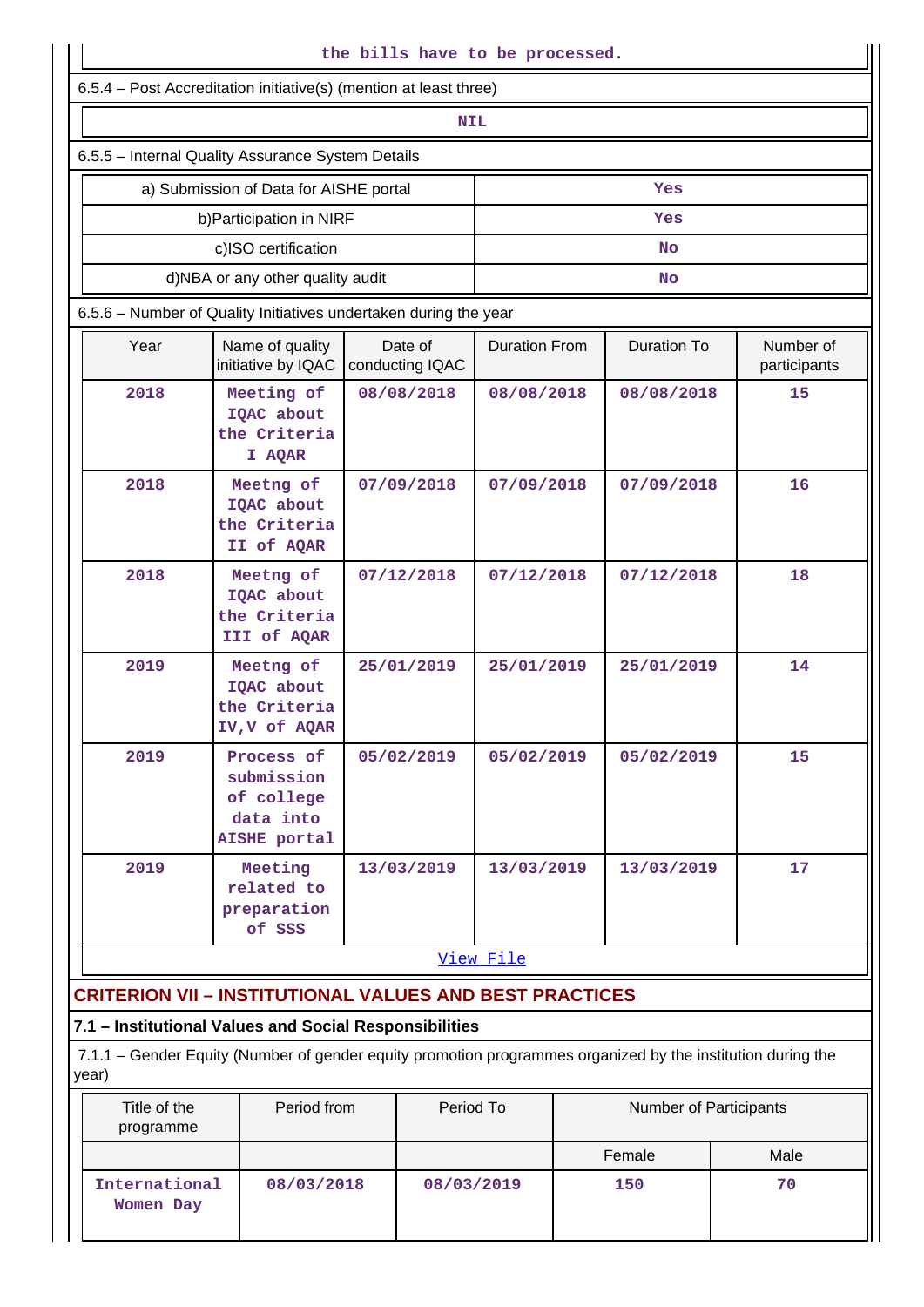| Anti Ragging<br>awareness<br>programme                                                                                                                                                                                                                                                                                                                                                                                                                     |                                                                                              | 09/07/2018                                                                                        |                      | 09/07/2018                         |                   | 170         |                       |                                                                            | 80                                                  |  |
|------------------------------------------------------------------------------------------------------------------------------------------------------------------------------------------------------------------------------------------------------------------------------------------------------------------------------------------------------------------------------------------------------------------------------------------------------------|----------------------------------------------------------------------------------------------|---------------------------------------------------------------------------------------------------|----------------------|------------------------------------|-------------------|-------------|-----------------------|----------------------------------------------------------------------------|-----------------------------------------------------|--|
| women's<br>equality day                                                                                                                                                                                                                                                                                                                                                                                                                                    |                                                                                              | 27/08/2018                                                                                        |                      | 27/08/2018                         |                   |             | 140                   |                                                                            | 40                                                  |  |
| women<br>empowerment<br>activity                                                                                                                                                                                                                                                                                                                                                                                                                           |                                                                                              | 24/07/2018                                                                                        |                      | 24/07/2018                         |                   | 130         |                       |                                                                            | 30                                                  |  |
|                                                                                                                                                                                                                                                                                                                                                                                                                                                            | 7.1.2 - Environmental Consciousness and Sustainability/Alternate Energy initiatives such as: |                                                                                                   |                      |                                    |                   |             |                       |                                                                            |                                                     |  |
|                                                                                                                                                                                                                                                                                                                                                                                                                                                            | Percentage of power requirement of the University met by the renewable energy sources        |                                                                                                   |                      |                                    |                   |             |                       |                                                                            |                                                     |  |
| College has a Solar Plant with which we are running the Computer Lab,<br>Principal, and Office along with the ordinary elelctric supply. Ample number of<br>LED blubs are arranged in the college campus to reduce power consumption<br>Environmental Awareness campaigns are conducted by NSS units of the college.<br>Plantation of sapplings in the college campus to reduce the pollution.<br>observance of vehicle free day on every fourth saturday. |                                                                                              |                                                                                                   |                      |                                    |                   |             |                       |                                                                            |                                                     |  |
| 7.1.3 - Differently abled (Divyangjan) friendliness                                                                                                                                                                                                                                                                                                                                                                                                        |                                                                                              |                                                                                                   |                      |                                    |                   |             |                       |                                                                            |                                                     |  |
|                                                                                                                                                                                                                                                                                                                                                                                                                                                            | Item facilities                                                                              |                                                                                                   |                      | Yes/No                             |                   |             |                       | Number of beneficiaries                                                    |                                                     |  |
|                                                                                                                                                                                                                                                                                                                                                                                                                                                            |                                                                                              |                                                                                                   |                      | No Data Entered/Not Applicable !!! |                   |             |                       |                                                                            |                                                     |  |
| 7.1.4 – Inclusion and Situatedness                                                                                                                                                                                                                                                                                                                                                                                                                         |                                                                                              |                                                                                                   |                      |                                    |                   |             |                       |                                                                            |                                                     |  |
| Year                                                                                                                                                                                                                                                                                                                                                                                                                                                       | Number of<br>initiatives to<br>address<br>locational<br>advantages<br>and disadva<br>ntages  | Number of<br>initiatives<br>taken to<br>engage with<br>and<br>contribute to<br>local<br>community |                      | Date                               | Duration          |             | Name of<br>initiative | <b>Issues</b><br>addressed                                                 | Number of<br>participating<br>students<br>and staff |  |
|                                                                                                                                                                                                                                                                                                                                                                                                                                                            |                                                                                              |                                                                                                   |                      | No Data Entered/Not Applicable !!! |                   |             |                       |                                                                            |                                                     |  |
|                                                                                                                                                                                                                                                                                                                                                                                                                                                            |                                                                                              |                                                                                                   |                      |                                    | No file uploaded. |             |                       |                                                                            |                                                     |  |
| 7.1.5 - Human Values and Professional Ethics Code of conduct (handbooks) for various stakeholders                                                                                                                                                                                                                                                                                                                                                          |                                                                                              |                                                                                                   |                      |                                    |                   |             |                       |                                                                            |                                                     |  |
|                                                                                                                                                                                                                                                                                                                                                                                                                                                            | <b>Title</b>                                                                                 |                                                                                                   |                      | Date of publication                |                   |             |                       | Follow up(max 100 words)                                                   |                                                     |  |
| Academic Diary 201718 for                                                                                                                                                                                                                                                                                                                                                                                                                                  | all students                                                                                 |                                                                                                   |                      |                                    | 15/06/2018        |             |                       | A code of conduct for<br>students is illustrated<br>in the Academic Diary. |                                                     |  |
| 7.1.6 - Activities conducted for promotion of universal Values and Ethics                                                                                                                                                                                                                                                                                                                                                                                  |                                                                                              |                                                                                                   |                      |                                    |                   |             |                       |                                                                            |                                                     |  |
| Activity                                                                                                                                                                                                                                                                                                                                                                                                                                                   |                                                                                              |                                                                                                   | <b>Duration From</b> |                                    |                   | Duration To |                       | Number of participants                                                     |                                                     |  |
| Celebration of<br>Independence Day                                                                                                                                                                                                                                                                                                                                                                                                                         |                                                                                              |                                                                                                   | 15/08/2018           |                                    |                   | 15/08/2018  |                       | 240                                                                        |                                                     |  |
| Birth Anniversary<br>of Mahatma Gandhi                                                                                                                                                                                                                                                                                                                                                                                                                     |                                                                                              |                                                                                                   | 02/10/2018           |                                    |                   | 02/10/2018  |                       |                                                                            | 320                                                 |  |
| Birth Anniversary<br>of Sardar vallabhai<br>patel                                                                                                                                                                                                                                                                                                                                                                                                          |                                                                                              |                                                                                                   | 05/09/2018           |                                    |                   | 05/09/2018  |                       | 298                                                                        |                                                     |  |
| worlds AIDS<br>prevention Day                                                                                                                                                                                                                                                                                                                                                                                                                              |                                                                                              |                                                                                                   | 01/12/2018           |                                    | 01/12/2018        |             |                       |                                                                            | 146                                                 |  |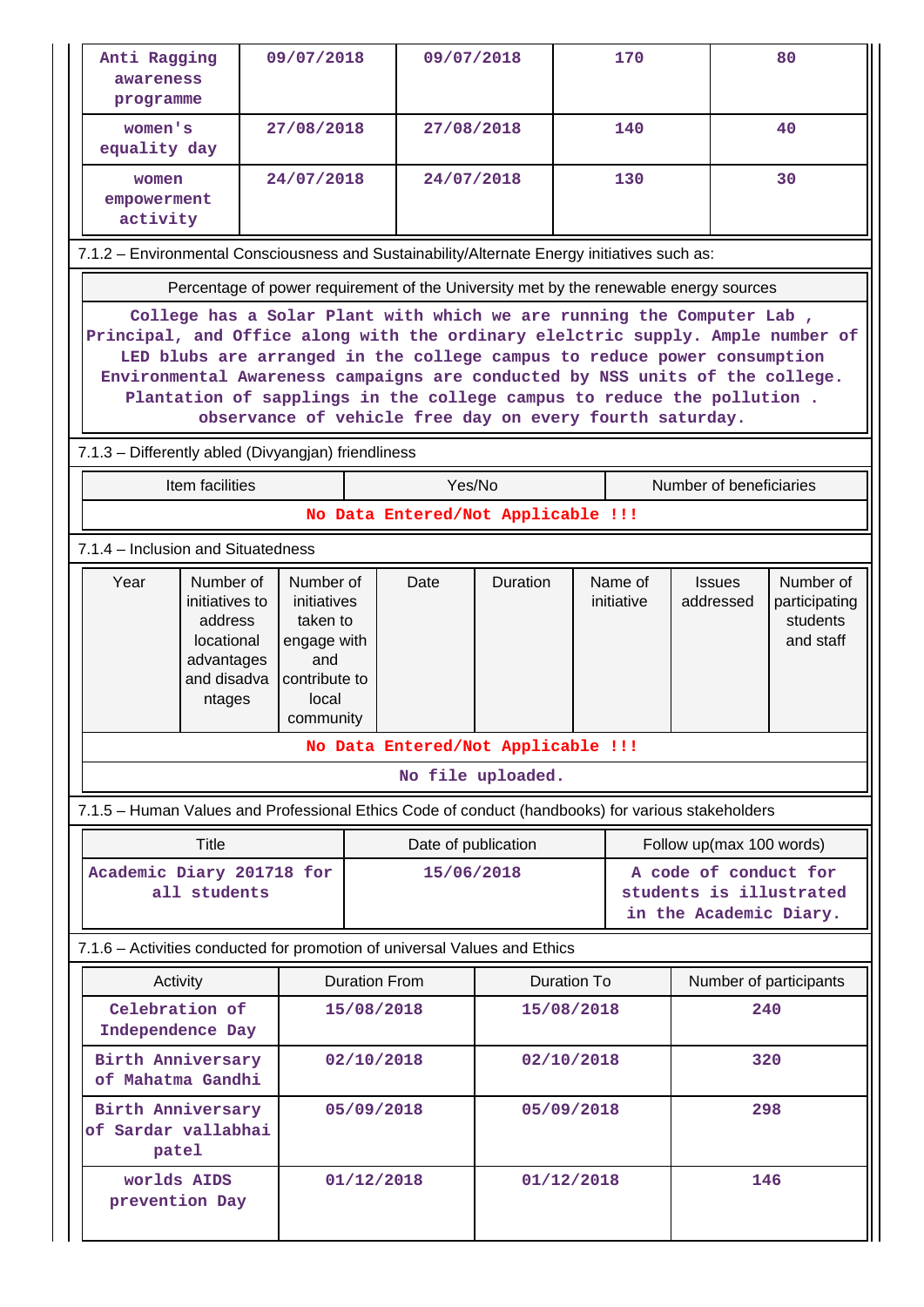#### **No file uploaded.**

7.1.7 – Initiatives taken by the institution to make the campus eco-friendly (at least five)

 **1. Plantation programme has been organised in collaboration with the depatment of forestry, 2. Clean and Green programme is being conducted on every 3rd saturday in the campus by the staff and the students 3. Awareness programme against the use of plastic is organised and the use of the plastic is strictly prohilibited in the campus 4.Regular activities like tree protection, campus cleaning by NSS volunteers. 5.. Observance of World Environment Day on 5th June every year. 6. Installation of Solar panels and tapping solar energy for laboratories. 7. Preferring Eco friendly products such as paper plates, paper cups and discouraging excess use of plastic material. 8. Students are encouraged to undertake the projects on various issues of environment studies. 9. The college NSS units spread awareness and sensitized both the students and the rural community of the college adopted villages regarding sustainable environment through rally's and awareness campaigns. 10. The Institution has organized awareness rally and door to door campaign against open defecation in the adopted villages**

# **7.2 – Best Practices**

### 7.2.1 – Describe at least two institutional best practices

 **1. It is made mandatory for the students that on every wednesday all the stdudents must speak only in English as long as they are in the campus 2. Every saturday is observed as No Fuel Day to save environment by the staff and the students. 3. The staff and the students participate in the Fit India Movement between 4 PM to 5PM everyday. 4. Special priority is being given to save power consumption by utilising solar energy. NSS ACTIVITIES: The college has two NSS units under the leaderrship of two Programme Officers.Both the units are actively engaged in various extension activities in and outside the college. some of them are 1. observance of International Yoga day 2. Observance of worldss population day 3. observance of rashtreeya ekta divas 4. obserrvance of worlds aids day Besides all of these, we have a FORUM exclusively for our college under the title HELPING HANDS which was established to meet the unexpected needs of the studednts to the needy pupils. Some of its activities are giving some monetary benefit to the girl student who lost her father, helping a girl student whose hut isn burnt in a short circuit, helping a girl student who underwent on stomach operation etc., We have been giving uniforms to all our students who joined in our college through donors.with active participation from our teaching and nonteaching staff of our college.**

 Upload details of two best practices successfully implemented by the institution as per NAAC format in your institution website, provide the link

[http://www.gdcrazole.ac.in/pdf/Best\\_Practices.pdf](http://www.gdcrazole.ac.in/pdf/Best_Practices.pdf)

# **7.3 – Institutional Distinctiveness**

 7.3.1 – Provide the details of the performance of the institution in one area distinctive to its vision, priority and thrust in not more than 500 words

 **It nurtures a sense of patriotic commitment by encouraging contributions to national development, like organizing Tree Plantation programs in and around the college. Government Degree College , Razole, was established in 1968 and is affiliated to Adikavi nannaya university, Rajahmundry. The college aim at striving for high quality courses. We are committed to help the students acquire knowledge, skills and inellectual values. We understand the importance**